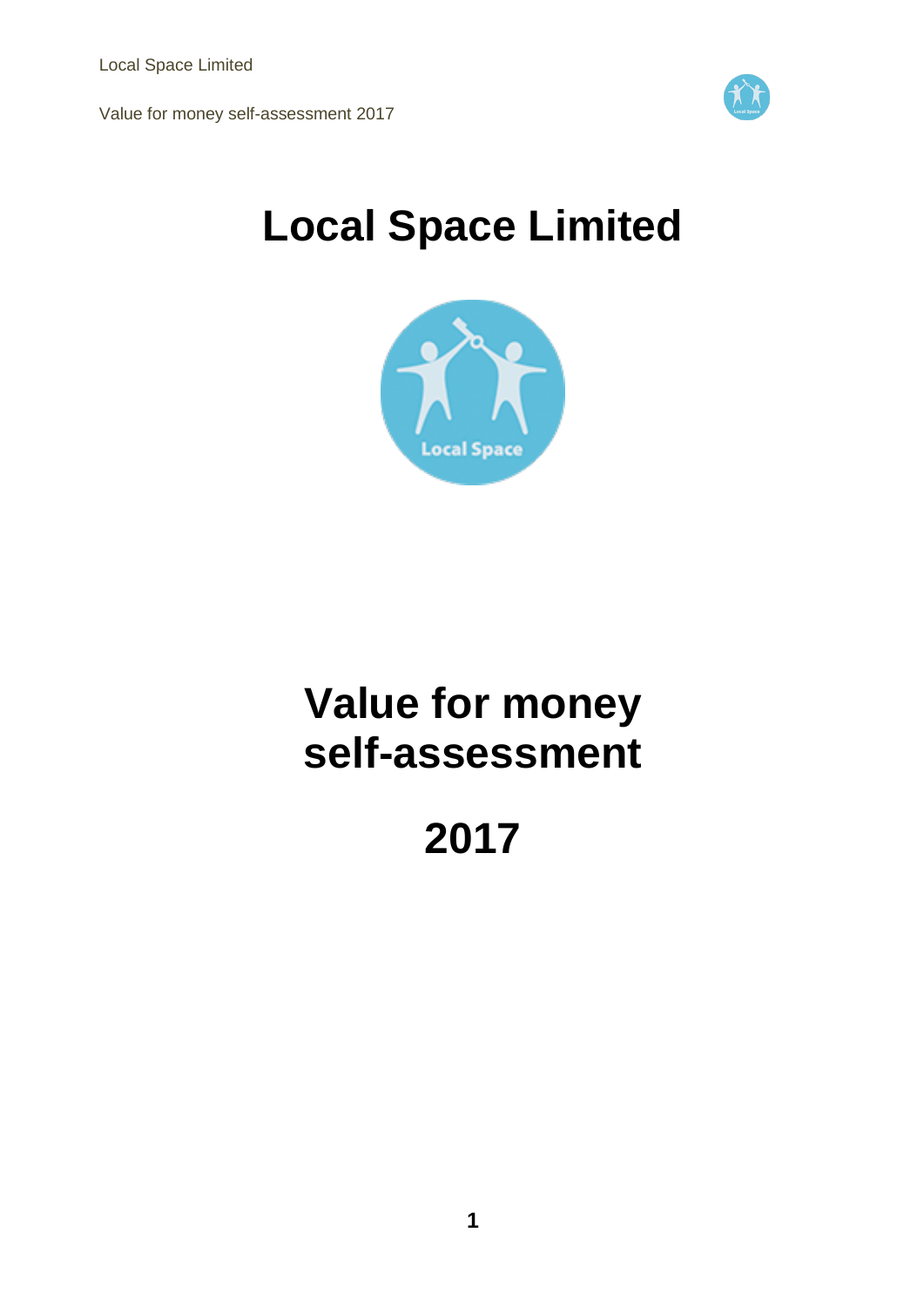

# **1. Value for money at Local Space**

- 1.1 Local Space is pleased to present its value for money (Vfm) self-assessment for 2017. Although we are small, we are seen as being innovative and we are growing. We are now very well placed to take the organisation forward; our finances continue to be very strong.
- 1.2 We are delighted that Local Space has been reaffirmed as the top credit rating of AA- by Standard & Poor, matched only by one other housing association. We also recently secured £75m from a single UK investor, with a final maturity of 40 years. The facility is made up of two tranches: the first drawn in July 2017 carries an annual interest rate of 3.17%: the second will be drawn in June 2018 and carries a rate of 3.28%. Together they represent one of the cheapest long dated private placements made by a Housing Association in 2017, which is a reflection of Local Space's unusually attractive credit rating and robust business model.
- 1.3 Our successes are attributable to strong governance from our skilled and experienced Board and the work of our executive team and our employees. Our financial strength is made possible through the surplus we generate from renting homes, together with the increases in the value of our housing stock, and the assurance we have for our future income from the London Borough of Newham (LBN). Our continued financial strength will enable Local Space to continue with our ambitious growth strategy, using new funds to purchase or develop more homes to house more people in need.
- 1.4 Our vision for the next five years remains to deliver a substantial increase in the number of homes we rent out to tenants. During those five years, we will increase our investment into our existing properties to ensure that our residents live in warm, safe and environmentally friendly homes. We published our corporate plan for 2016/20 in December 2016, which focuses on implementing our growth strategy of another 800 properties to be acquired or developed by 2020. We delivered 91 of these properties in 2016/17. In addition we have agreed to deliver a further 100 homes part funded with Right to Buy (RTB) receipts from LBN and the London Borough of Waltham Forest.
- 1.5 We strive to ensure that value for money is considered in all that we do, and that every pound spent is made to work as hard as possible. We have looked at new ways to deliver services, including investment in our core IT systems. We have recently developed a new Procurement strategy and are looking to use procurement frameworks more effectively. We have also involved our residents in the process. The Board and the Executive Management Team at Local Space has also carefully considered investment decisions for the future, and we are constantly reviewing property prices to ensure that we continue to purchase properties at competitive prices, as well as achieving the optimum mix of properties to deliver our growth strategy. This includes regular monitoring of our performance, to make sure that we both protect and grow our assets and outputs. We continue to provide good quality homes and services to our residents.
- 1.6 All of this is against the back drop of huge change in the housing sector, and considerable political and economic uncertainty caused by the result of the 2017 General Election, and the vote by the UK to leave the EU. At Local Space we have remained focused on reducing cost, spending our money wisely and maximising the return on our assets. Our commitment to grow the number of homes, without significant increase in expenditure or headcount means that our cost per property will reduce.
- 1.7 We continue to measure our performance using a range of key performance indicators (KPIs). We also continue to use Housemark to benchmark our performance, and have taken part in the recent sector scorecard pilot exercise. Although data from Housemark for 2016/17 is not yet available, we have included some of the results from Housemark from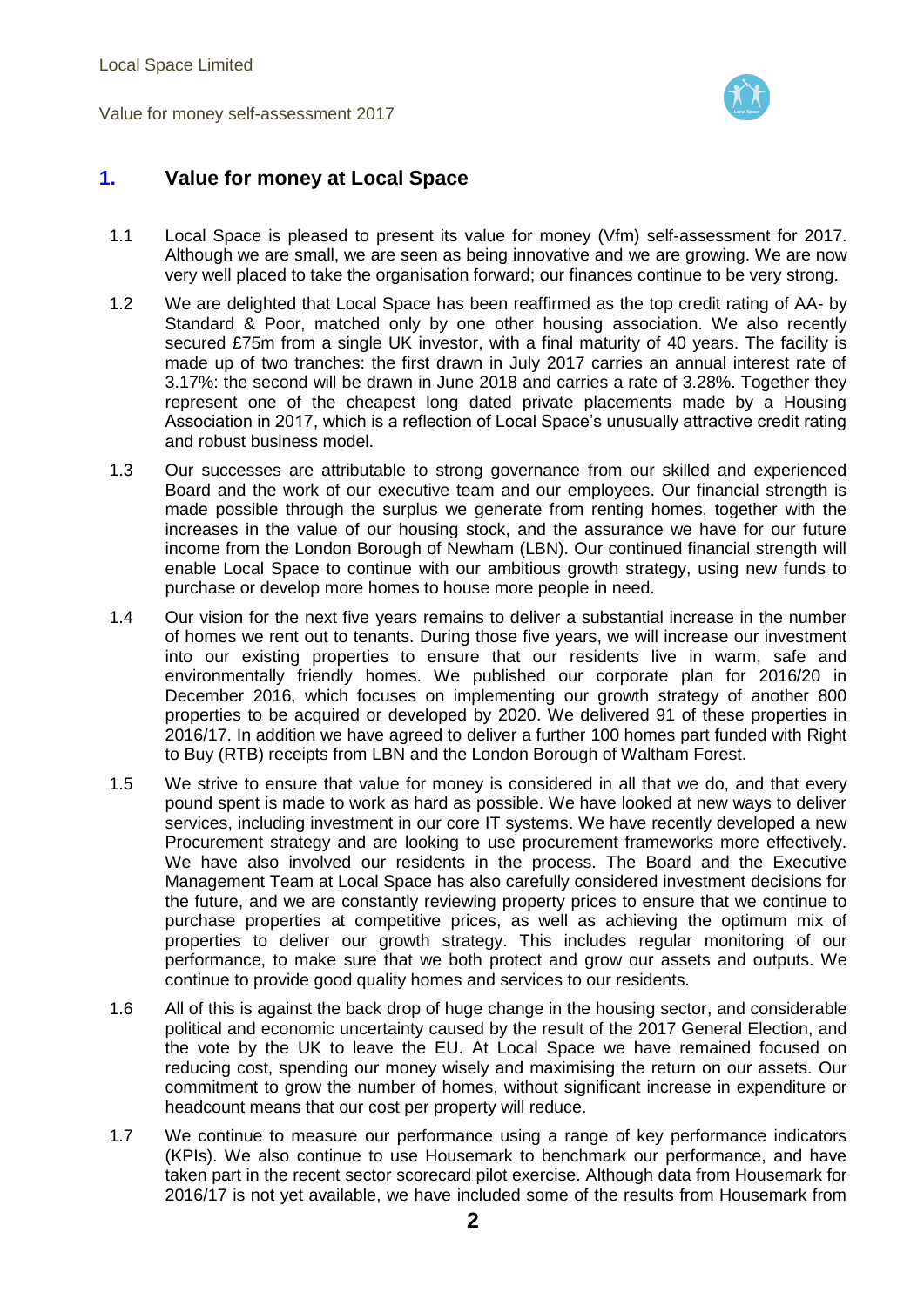

2015/16 in this report, as the results for 2016/17 won't be available until after the deadline for publication of the annual self assessment statement. Our approach in using Housemark data from 2015/16 is consistent across the sector.

Below is a summary in key areas of how we have performed over the year, and how we look against previous years.

| Income and expenditure account £000     | $2017**$ | $2016$ *.** | 2015** | 2014   | 2013   |
|-----------------------------------------|----------|-------------|--------|--------|--------|
|                                         | £'000    | £'000       | £'000  | £'000  | £'000  |
| <b>Total turnover</b>                   | 25.632   | 25.576      | 24.777 | 24.491 | 24.248 |
| Operating surplus before Newham Surplus | 17.907   | 17.181      | 16.931 | 16.435 | 15.259 |
| Surplus for the year                    | 5.582    | (1, 842)    | 6.783  | 7.241  | 6.056  |

\* Includes £9m one-off agreement extension fee paid to LBN in 2016

\*\* The values for 2015, 2016 and 2017 are based on FRS102 accounting principles

In 2016/17 Local Space continued to keep a downward pressure on costs. An illustration of the cost savings that we have achieved between 2015/16 and 2016/17 can be seen in the following table:

**Income and Expenditure from Social Housing Lettings**

|                                    | <b>LS</b><br><b>Accounts</b><br>2015/16<br>(E'000) | %     | LS.<br><b>Accounts</b><br>2016/17<br>(E'000) | %                   | <b>Difference</b> |
|------------------------------------|----------------------------------------------------|-------|----------------------------------------------|---------------------|-------------------|
| Income                             |                                                    |       |                                              |                     |                   |
| Rents                              | 25,205                                             | 98.4% | 25,584                                       | 99.9%               | 1.5%              |
| Service income                     | 19                                                 | 0.1%  | 18                                           | 0.1%                | 0.0%              |
| Net rental income                  | 25,224                                             | 98.5% | 25,602                                       | 100.0%              | 1.5%              |
| Other                              | 311                                                | 1.2%  |                                              | 0.0%                | $-1.2%$           |
| <b>Total turnover</b>              | 25,535                                             | 99.7% | 25,602                                       | 100.0%              | 0.3%              |
| <b>Expenditure</b>                 |                                                    |       |                                              |                     |                   |
| Management costs                   | 3,074                                              | 12.0% | 2,502                                        | 9.8%                | $-2.2%$           |
| Service costs                      | 579                                                | 2.3%  | 396                                          | 1.5%                | $-0.7%$           |
| Routine maintenance                | 339                                                | 1.3%  | 475                                          | 1.9%                | 0.5%              |
| Planned maintenance                | 453                                                | 1.8%  | 349                                          | 1.4%                | $-0.4%$           |
| Major repairs (expensed)           | 70                                                 | 0.3%  | 44                                           | 0.2%                | $-0.1%$           |
| <b>Bad debts</b>                   | 14                                                 | 0.1%  | 93                                           | 0.4%                | 0.3%              |
| Depreciation of housing properties | 3,544                                              | 13.8% | 3,632                                        | 14.2%               | 0.3%              |
| Impairment of housing properties   |                                                    | 0.0%  |                                              | $\mathbf 0$<br>0.0% | 0.0%              |
| Other                              | 318                                                | 1.2%  | 223                                          | 0.9%                | $-0.4%$           |
| Total expenditure                  | 8,391                                              | 32.8% | 7,714                                        | 30.1%               | $-2.6%$           |
| <b>Surplus on SHL</b>              | 17,144                                             | 67.0% | 17,888                                       | 69.9%               | 2.9%              |
| <b>EBITDA</b>                      | 20,688                                             |       | 21,520                                       |                     |                   |

The reduction in expenditure from the previous year reflects the restructure in the Operations team, and the focus on reducing management costs. A very slight increase in the overall costs of routine, planned maintenance and major repairs reflects the higher investment made in our properties. We have worked on developing a repairs matrix, which has made it much clearer as to who is responsible for what to ensure that our tenants receive the service they can expect. Some serious damp issues at a small number of our properties also means that we are having to invest more repairing them, which is likely to impact on the figures for 2017/18 as well.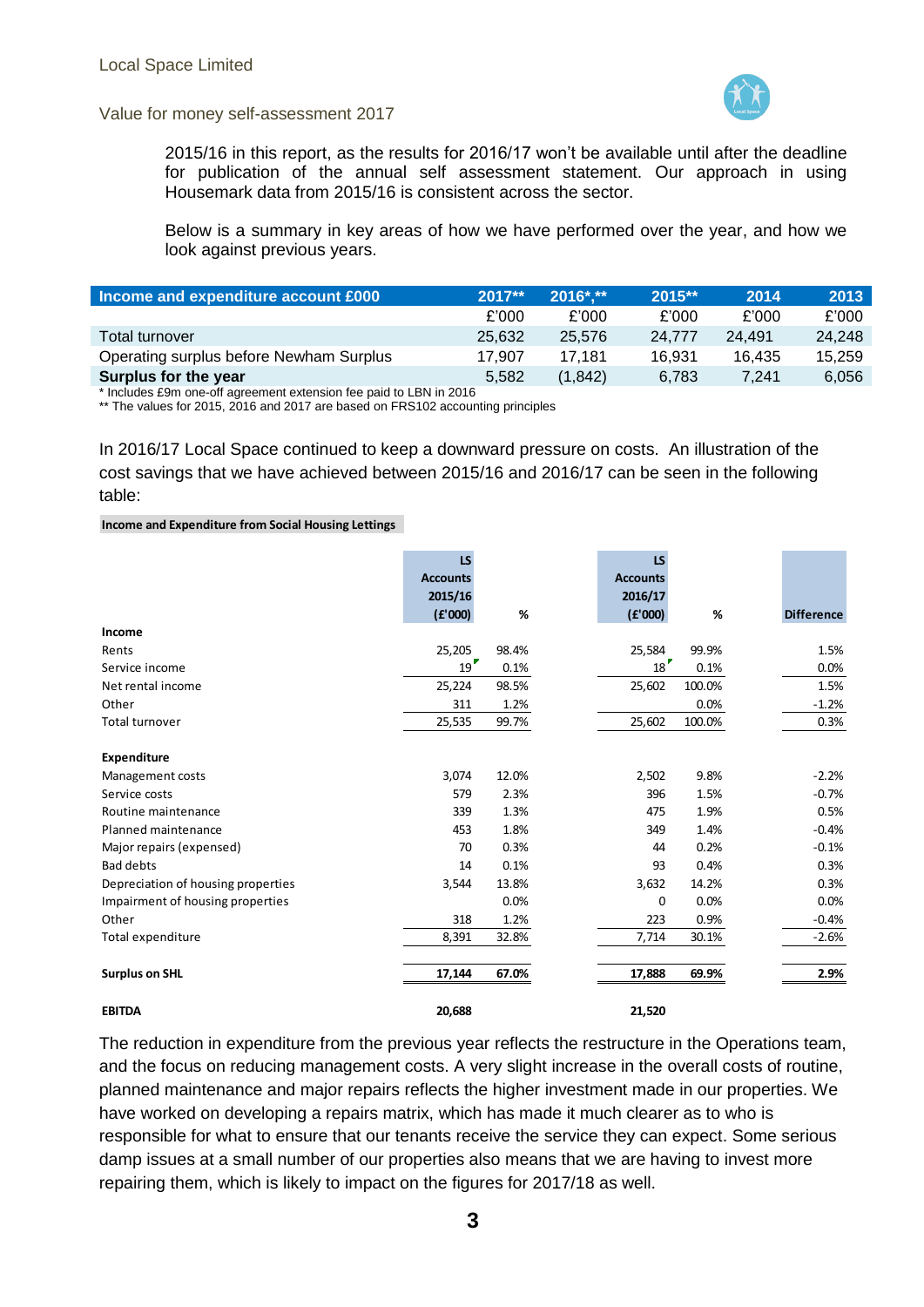

The following table shows that the management cost per unit has reduced, due to the reduction in cost and the increase in the number of properties from the previous year.

|                                        |            | <b>LS</b>       |            | LS.             |
|----------------------------------------|------------|-----------------|------------|-----------------|
|                                        | Number of  | <b>Accounts</b> | Number of  | <b>Accounts</b> |
| Costs per unit                         | properties | 2015/16         | properties | 2016/17         |
| Number of properties                   |            |                 |            |                 |
| Management cost/unit £                 | 1,821      | £1,688          | 1,912      | £1,309          |
|                                        |            |                 |            |                 |
| Routine and planned maintenance costs/ | 1,817      | £436            | 1,818      | £453            |
| Total major repairs costs / unit £     |            | £606            |            | £463            |
| Major repair costs / unit (expensed) £ | 1,817      | £39             | 1,818      | £24             |
| Component costs / unit (capitalised) £ | 1,817      | £567            | 1,818      | £438            |

Note – Four properties are excluded from all calculations except for Management cost/ unit. These are commercial retail units.

1.8 In conclusion, Local Space recognises that as a small organisation we have exceeded sector performance in some areas, particularly financial strength and capacity. The board took this into account in its important investment decision to set out on a period of significant growth of an additional 800 homes over four years.

At the same time, as a small organisation we are aware of the costs of providing a service with limited space for overheads. Whilst the increase in size will help we will keep the focus of cost management on this area and continue to use technology and innovation to help us be as cost effective as possible. Our commitment to our tenants and residents is to provide safe and quality housing in a sustainable environment and we will continue to work with residents to achieve this.

# **2 Value for money in context**

- 2.1 Value for money has been a key priority for housing associations over recent years. With reduced grant funding and reduced rental streams it is essential that our social businesses are run as efficiently as possible both to provide cost efficient services to our residents, as well as to make our resources work harder. This area is now one where we are scrutinised by our stakeholders including residents, the regulator (HCA) and our funders, and we work hard to ensure that the organisation is using its resources as well and as openly as possible.
- 2.2 The HCA's Regulatory Framework includes a specific value for money standard, which was introduced in 2012. This sets out the need for registered providers to articulate and deliver a comprehensive and strategic approach to achieving value for money in meeting the organisation's objectives. Boards must maintain a robust assessment of the performance of all their assets and resources. This is intended to take account of the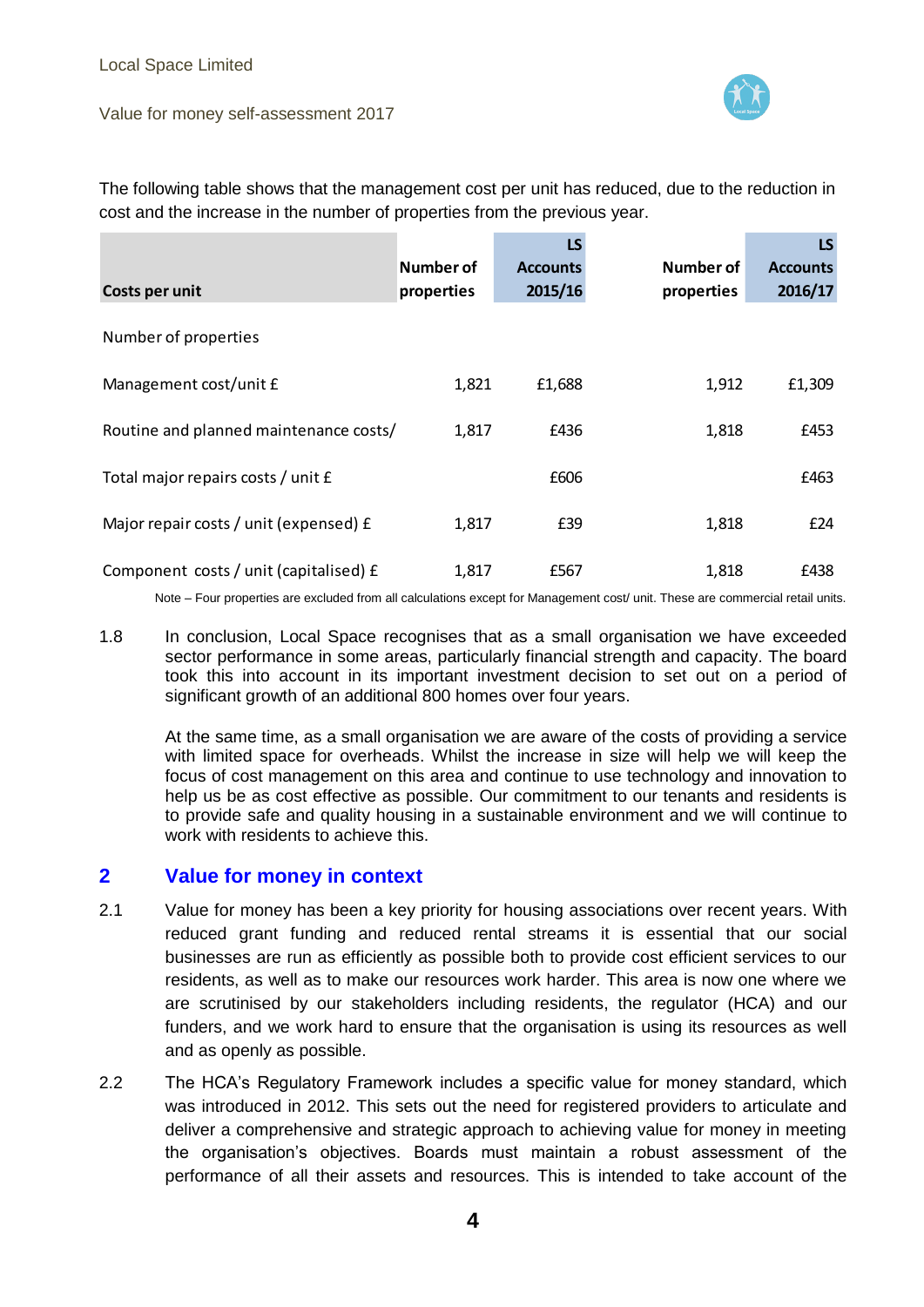



interests of and commitments to stakeholders, and to be available to them in a way that is transparent and accessible. The HCA expects us to have a strategy for optimising Vfm, and systems to ensure that the strategy is achieved. The HCA also requires us to prepare an annual self assessment report for our residents and stakeholders, setting out how we currently comply with the Vfm standard and our plans and priorities for the future.

- 2.3 Local Space has a significant record in the delivery of financial results and in achieving true value for money. This document sets out our Self-Assessment Statement for 2016/17 and it records our recent achievements, making comparisons with others and providing as much detail as is possible for a balanced view of the organisation's progress.
- 2.4 We are committed to continuous improvement, and will ensure that our good results and robust financial position keep us well placed to provide great value for our existing and new customers, as well as ensuring a sustainable future for what continues to be a successful social business.

# **3 Value for money strategy and corporate objectives**

3.1 Our Vfm Strategy was first approved by the Board of Local Space in 2013/14 and it has been reviewed annually ever since. In 2017/18, rather than simply reviewing the strategy and updating it for another year, we are aligning it with the Corporate Plan (agreed in November 2016) which takes the organization through to 2020. The new strategy will be presented to the Board for approval in October 2017.

The diagram below helps to illustrate how we deliver Vfm at Local Space and how it is now embedded into our work both at strategic and operational levels:

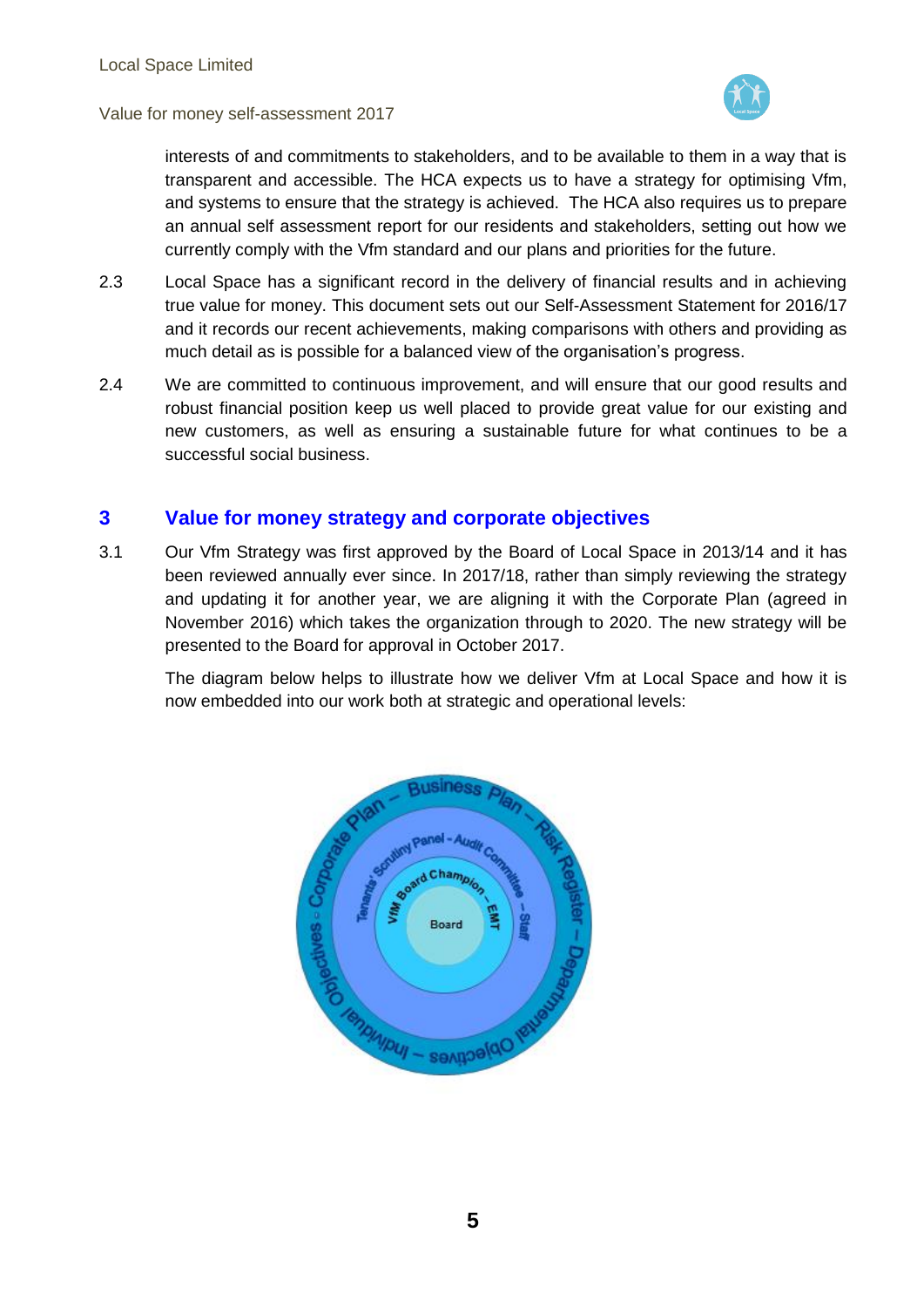

# **3.2 Value for money strategy**

- 3.3 The current Vfm strategy states that the Board will ensure that a robust assessment into the performance of all our assets and resources (including financial, social and environmental returns) is undertaken on an annual basis. In particular, the Board commits to:
	- Deliver the regulatory requirements of the Homes and Communities Agency (HCA) in relation to Vfm;
	- **Make decisions on how resources are used to deliver objectives and it will consider** the trade-offs and the opportunity costs of such decisions;
	- **Instill an understanding of the return on our assets and have a strategy for optimising** the future return on assets. This includes a rigorous appraisal of the potential options for improving Vfm, including the potential benefits of alternative delivery and procurement models;
	- **Have a process of scrutinising performance management. The process will be** effective in driving and delivering improved Vfm performance;
	- **Have a process for understanding costs and outcomes of delivering specific services,** to understand, why and how, the underlying factors influence these costs.
- 3.4 In delivering the regulatory requirement the Board will:
	- **Approve any changes to the Vfm strategy;**
	- **Approve an annual self-assessment statement outlining the delivery of Vfm initiatives** and compliance with the Vfm Standard;
	- Consult and ask the Tenants' Policy and Scrutiny Panel (TPSP) to comment and contribute to the Vfm self-assessment statement.
	- **Promote the role of a Vfm Board Champion to work with the Executive Management** Team to drive the achievement of value for money;
	- **Ensure that sufficient resources are deployed in the delivery of the Vfm strategy;**
	- **Ensure that there is adequate monitoring and scrutiny in the delivery of Vfm.**
- 3.5 With particular reference to the annual statement to stakeholders, the association will demonstrate how the Vfm standard has been met. The annual self-assessment will include how the return on assets is measured against the association's objectives, report absolute and comparative costs for delivering specific services, and how Vfm gains have been and will be made and how they have/will be realised (reinvested). This demonstrates that the Board has carefully considered the organisation's performance and investment decisions made.

*The full Vfm Strategy can be found on our website at***: <http://www.localspace.co.uk/about>**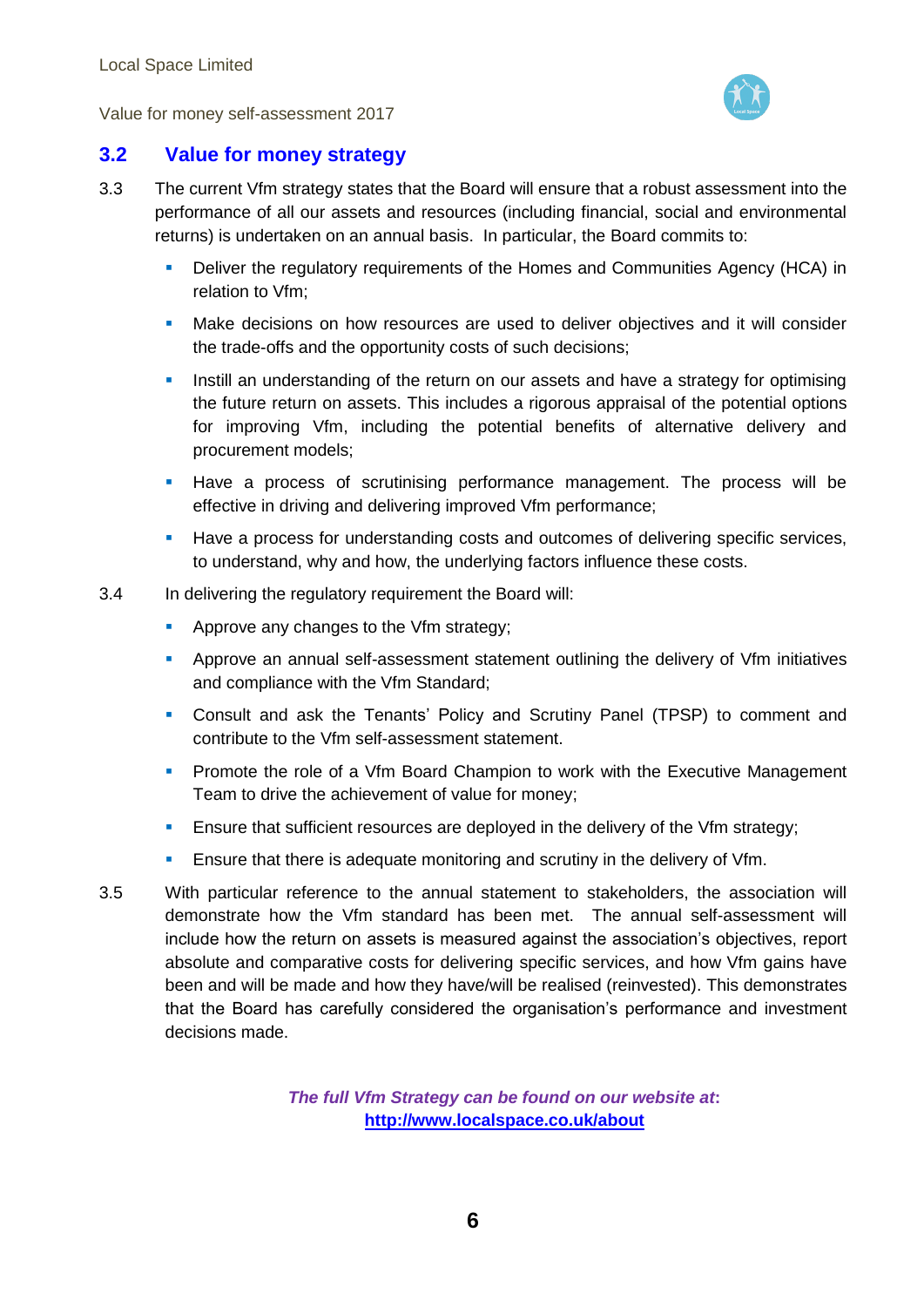



# **3.6 Corporate plan and objectives**

In 2016 we published a new corporate plan for 2016 to 2020, which outlines our plans and how we are supporting the various areas of our business to make this a success.

Our mission is simple and straightforward.

"Delivering affordable and quality social housing to people on low incomes helping lives and communities to change for the better."

Our objectives are summarised as:

Homes that people want to live in Services that our customers are happy with Being a successful business Being a well-managed organisation

Our business is supported by our core values which shape how we deliver our services. Our services are supported by our staff where we invest training and development and reward for good performance and behaviour. Our values are:

Acting with integrity Creative and innovative solutions Putting customers first Working with partners

## **4 Our approach to value for money**

- 4.1 Local Space's Board ensures that Vfm is integral to the way in which we operate as a business. This can be seen in our objectives and values.
- 4.2 We are committed to being effective in the management of our resources so that we can continue to invest and re-invest in cost effective, quality services to our customers whilst creating the financial capacity to provide new homes and additional services which benefit the communities that we serve. We have adopted a range of practices to embed Vfm across the business:
	- Achieving Vfm has always been at the core of our business, but now we are more structured in our approach to planning, monitoring and reporting our achievements. We ensure that our key stakeholders are able to gain a transparent view of our outputs so that a comparison can be made with alternative providers.
	- **Our Vfm Strategy action plan describes how we translate our Vfm strategy aims into** action. Our budgets, performance indicators and dashboards provide us with a framework which allows us to understand, challenge and act on key costs and drivers. The framework includes a business plan and regularly updated risk register and acts as an overall barometer of our Vfm health.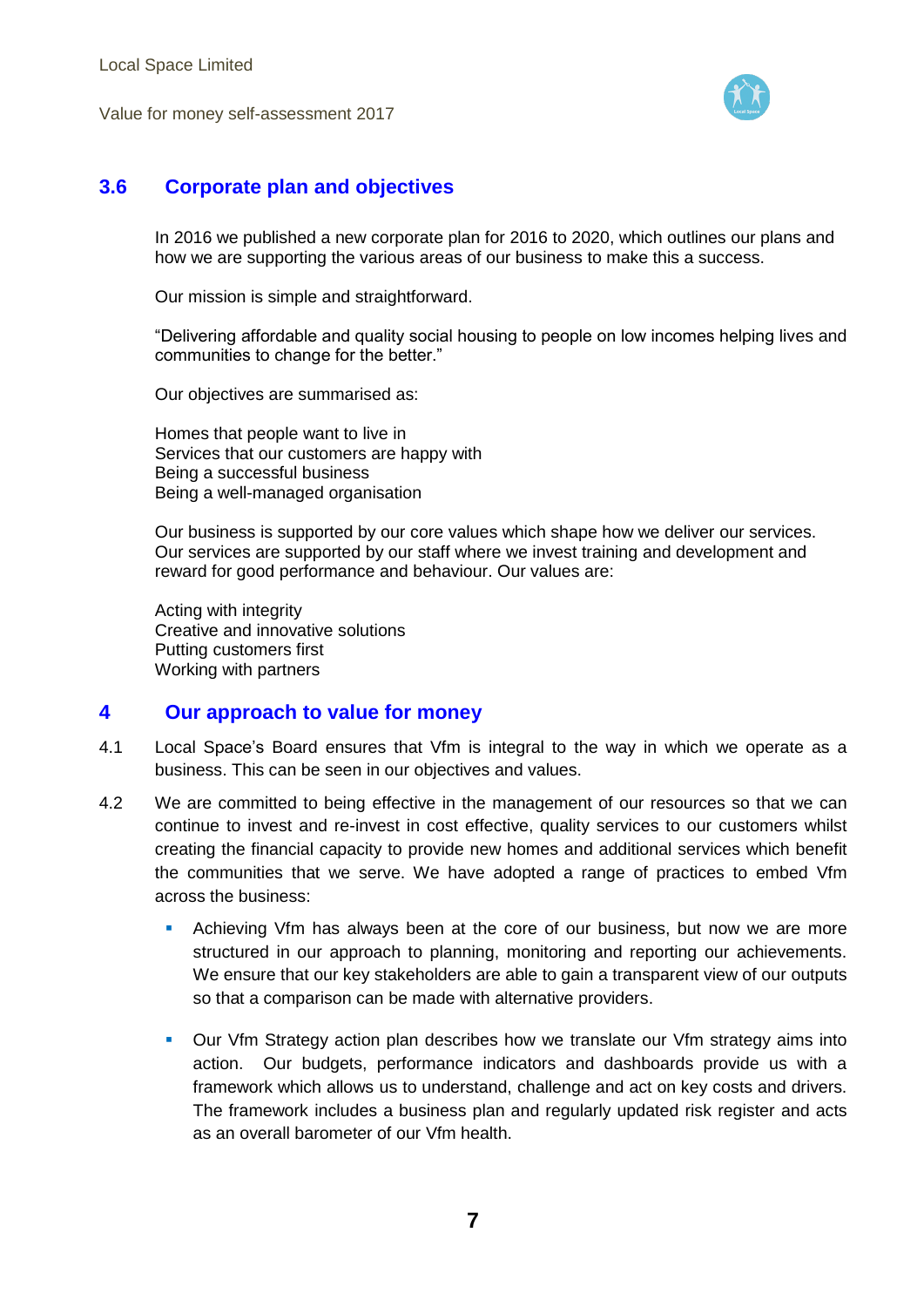



- Regular reporting to the Board and committees of performance against our plans enables us to secure effective governance and oversight of our performance on Vfm and the achievement of our business objectives.
- A Vfm action plan is in place documenting efficiency improvements which provide financial as well as social returns.
- **Budgets and business plans include efficiency targets and improvements in services** based on action plans. We engage in rigorous sensitivity testing and assess all our risks, developing measures to manage and mitigate these as far as possible. In addition to routine sensitivity testing we have a robust approach to stress testing the business plan. We have also recently migrated our business plan onto Brixx, which is software which is used across the sector, and which will be easier and more cost effective to maintain than the previous model. We are also implementing an improved methodology for assessing and managing risks, which will be presented to the Board in October 2017. This helps our Board and senior team ensure that investment decisions are made in the light of all the latest information possible.
- **The executive management team takes the lead on the implementation of strategy** and it drives the achievement of Vfm, ensuring that a culture which seeks to maximise achievement of our aims is embedded into policy and practice and with a permanent reference to Vfm on all board report cover sheets. We have set up a new Vfm group, which consists of the Executive Management Team and Caitlin Farrow, who is the Board's Vfm Champion.
- We ensure that residents have transparent access to our achievements as well as every opportunity to express their views and requirements regarding service priorities.
- We have created effective processes and structures which enable residents to examine our performance and we actively invite scrutiny of this through surveys and other opportunities which allow views to be expressed openly.
- We are committed to ensure that our tenants fully understand our aims and performance on value for money. To help us accomplish this we established our TPSP in 2014/15. This has helped us to involve our tenants in identifying our corporate priorities. The Panel has also enabled us to secure more effective scrutiny of our performance and it has involved tenants in service review work which has been invaluable in enhancing our knowledge of customer needs. We also implemented a new tenant involvement strategy in 2016.
- A very obvious outcome from our focus on Vfm has been our consistently robust financial performance. This is a very transparent output from our dedicated efforts to provide cost effective services, whilst also striving to manage the main parts of our business with financial care.
- An area which requires further improvement and on which we are focussed on is the management of costs and income through controlling arrears, minimising the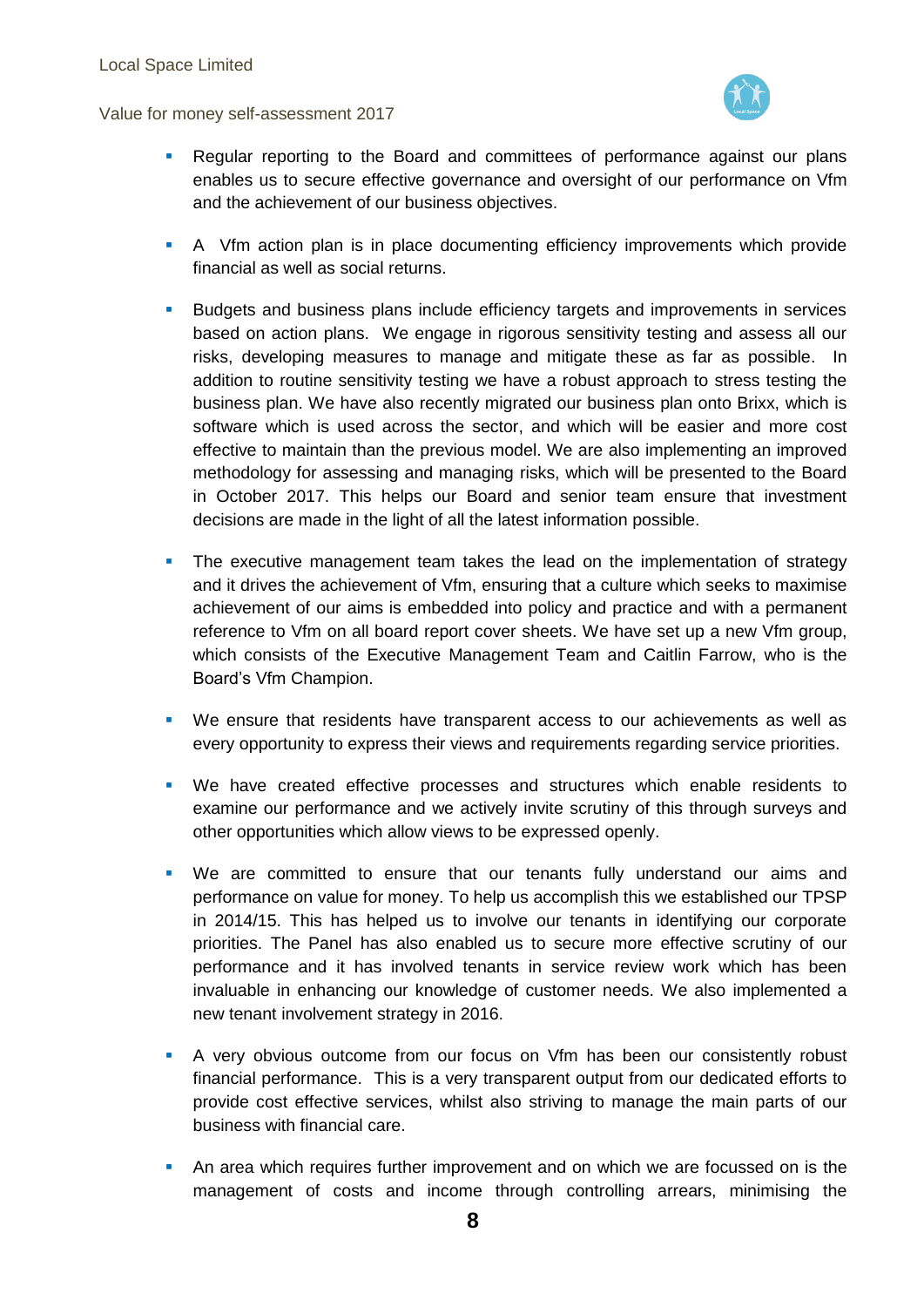

incidence of void stock, reducing re-let times and keeping downward pressure on operating costs. This will help us to enjoy better financial health and this provides the Board with choices for targeted investment in those priorities that have been highlighted by our customers.

It is important for stakeholders to be able to measure our performance against others, and whilst it is difficult to find organisations that are similar to ours, we have undertaken useful benchmarking with Housemark, which enables us to compare ourselves against others, and helps us to learn and to improve.

> **Vfm in action – Vfm Group** A new Vfm group consisting of the Executive Management Team (EMT) and the Board Vfm champion, Caitlin Farrow, now meet every three to four months. Caitlin's role as Head of Strategy, Planning, Policy and Insight at Peabody means that she and the members of EMT are able to bring knowledge and experience from other organisations to Local Space. When the group last met in June 2017, they discussed a range of topics including the new "sector scorecard", how to engage more effectively with staff and residents on Vfm, and the need for a longer term Vfm Strategy .

# **5** Vfm Achievements

- 5.1 The association makes effective use of its financial strength and capacity to support its business objectives and spending priorities. This is achieved through the delivery of consistent and excellent financial results.
- 5.2 Our strong financial record of achievement is illustrated in the following table:

| Income and expenditure account £000          | $2017**$ | 2016*,** | 2015 ** | 2014    | 2013    |
|----------------------------------------------|----------|----------|---------|---------|---------|
|                                              | £'000    | £'000    | £'000   | £'000   | £'000   |
| Total turnover                               | 25,632   | 25.576   | 24,777  | 24.491  | 24,248  |
| Operating surplus before Newham Surplus      | 17.907   | 17,181   | 16.931  | 16,435  | 15,259  |
| Surplus for the year                         | 5,582    | (1, 842) | 6,783   | 7,241   | 6,056   |
|                                              |          |          |         |         |         |
| <b>Balance sheet £000</b>                    | 2017**   | 2016*,** | 2015**  | 2014    | 2013    |
|                                              |          |          |         |         |         |
| Fixed assets                                 | 346,689  | 331.944  | 330,410 | 327,473 | 301,830 |
| Net current assets/(liabilities)             | 10,959   | 11,333   | 15,733  | 12.105  | 2,036   |
| <b>Total assets less current liabilities</b> | 357,648  | 343.277  | 346,143 | 339,578 | 303,866 |
| Loans and provision (due over one year)      | 179,806  | 171,017  | 172,065 | 172,001 | 172,000 |
| Total reserves                               | 177,842  | 172,260  | 174.078 | 167,577 | 131,866 |
| Total long term loans and reserves           | 357,648  | 343,277  | 346.143 | 339.578 | 303.866 |

\* Includes £9m one-off agreement extension fee paid to LBN in 2016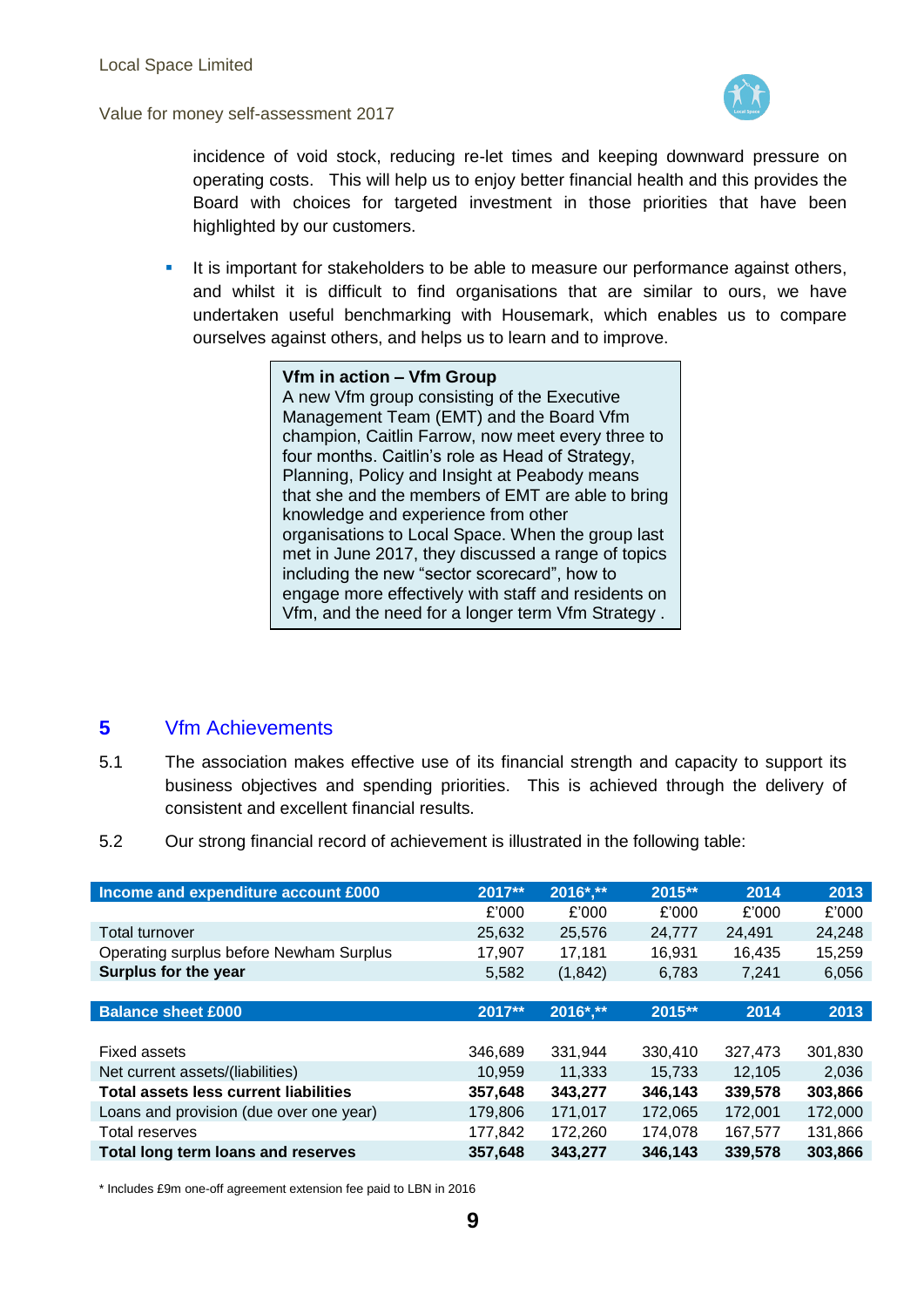

\*\* The values for 2015, 2016 and 2017 are based on FRS102 accounting principles

The following charts usefully illustrate the steady and positive improvement in our financial results. This compares favourably with the results of our peers and of the sector as a whole. (We understand that some of the types of metrics which we currently use will form the basis of a new understanding and methodology to assess Vfm from 2018 onwards.)





The operating surplus for 2016 and the operating surplus as a % of turnover for 2016 are shown excluding the £9m one-off agreement extension fee paid to LBN in 2016.

| For the year ended 31 March                                                         | **2017 | **2016      | **2015 | 2014   | 2013   |
|-------------------------------------------------------------------------------------|--------|-------------|--------|--------|--------|
| Operating surplus as %age of turnover                                               | 69.9%  | 67.2%       | 68.3%  | 67.1%  | 62.9%  |
| Surplus for the year as %age of income from<br>lettings                             | 21.8%  | $(7.2\%)^*$ | 27.4%  | 29.6%  | 25.0%  |
| Rent losses (voids and bad debts as %age of<br>rent and service charges receivable) | 1.0%   | 0.3%        | 0.8%   | 0.5%   | 1.2%   |
| Rent arrears (gross arrears as %age of rent<br>and service charges receivable)      | 2.1%   | 1.8%        | 1.9%   | 2.1%   | 2.2%   |
| Liquidity (current assets divided by current<br>liabilities)                        | 269.2% | 244.7%      | 329.2% | 283.6% | 131.8% |

\* Includes £9m one-off agreement extension fee paid to LBN.

\*\*The values for 2015, 2016 and 2017 are based on FRS102 accounting principles.

The last 12 months have once again been very successful in terms of our financial performance and our forward projections also look positive. The net surplus shows an improved bottom line when compared to the previous year.

Looking at some of the key results outlined in the table above we can see the following:

 Turnover has grown year by year and in 2017 we maintained a positive profile for this with an increase of £56,000 rental income.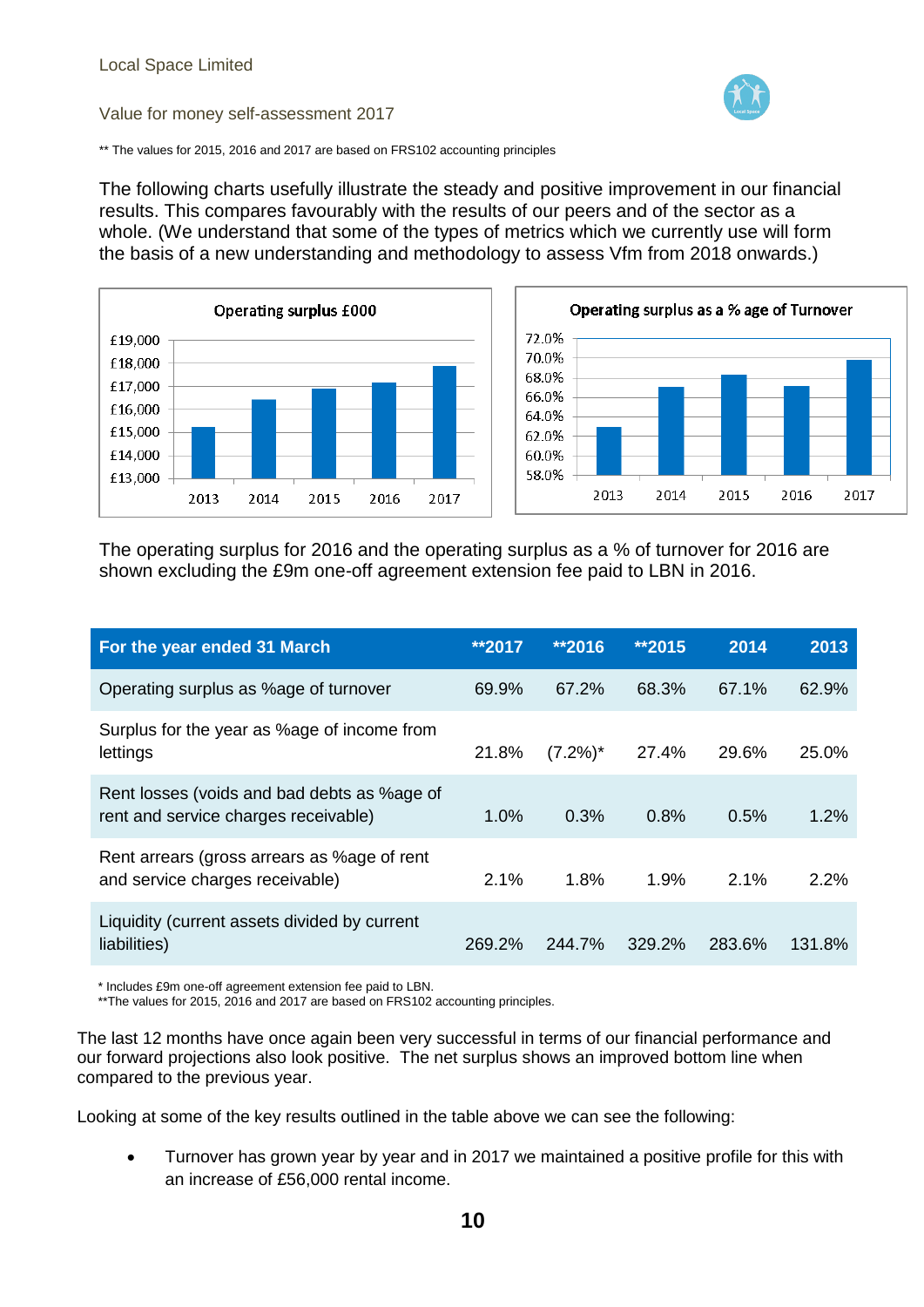

- The values for 2015, 2016 and 2017 are based on FRS102 accounting principles.
- Operating margin stands at 69.9% which, whilst a moderate increase compared with last year (67.2%), continues to compare extremely favorably with the sector average.
- Net margin stands at 21.8% for 2016/17. This performance is clearly a very positive result which compares well with the previous year and is well above sector average.
- The liquidity of the association continues to provide significant comfort with our results at 2017 showing a position of 269.2%. This is a very sound result which is well above the sector norms.
- Funding position is stable with loans increasing from £171.6m to £179.7m, with undrawn facilities of £42.5m.
- Rent losses and rent arrears have increased compared with the previous year, but the year end position reflected a delay in the re-imbursement of some of our arrears under the rent guarantee arrangements we have. We are working hard to improve performance in this area, and this is a key area of focus for the Operations Director. We have also redefined our approach to rent collection, and get paid much earlier under our rent guarantee arrangements.

Net debt per unit, which has increased very slightly in 2017 compared to the previous year, is shown in the table below:

| For the year                |      |      |      |      |      |
|-----------------------------|------|------|------|------|------|
| ended 31 March              | 2017 | 2016 | 2015 | 2014 | 2013 |
|                             |      |      |      |      |      |
| Net debt per unit $(E'000)$ | 94.0 | 93.9 | 95.5 | 97.5 | 97.5 |

The net debt position (relative to some others in the sector) reflects the fact that Local Space is only 11 years old with assets procured at relatively high costs compared with those associations that acquired or developed their stock much earlier. It also demonstrates that Local Space is using this asset base and financial strength to borrow additional funds for new affordable housing to meet ever growing housing need. Individuals and households are either priced out of the private market and/or face homelessness, and the board has made the strategic investment decision to be an active provider of homes contributing to affordable housing stock in London.

## **Vfm in action – New funding**

Local Space was reaffirmed with AA- credit rating prior to seeking new funding in late 2016. This, combined with the strong long term financial performance, meant that in June 2017, Local Space was able to secure £75m from a single UK investor over a maximum term of 40 years at an average rate of 3.225%. This represents one of the cheapest long dated private placements made by a Housing Association in 2017. It delivers an annual saving in interest costs of £760k per annum (£23m over 30 years) when compared with the original rate of interest assumed in the business plan. This will enable Local Space to develop or acquire more new homes for those in need, and to invest in services for our residents. In real terms this level of saving could buy 3 new properties per annum, but when looked at in terms of the additional borrowing capacity this creates, this could fund a further 90 homes.

> *Our audited annual report and financial statements for 2016/17 can be found on our website at:* **http://www.localspace.co.uk/about**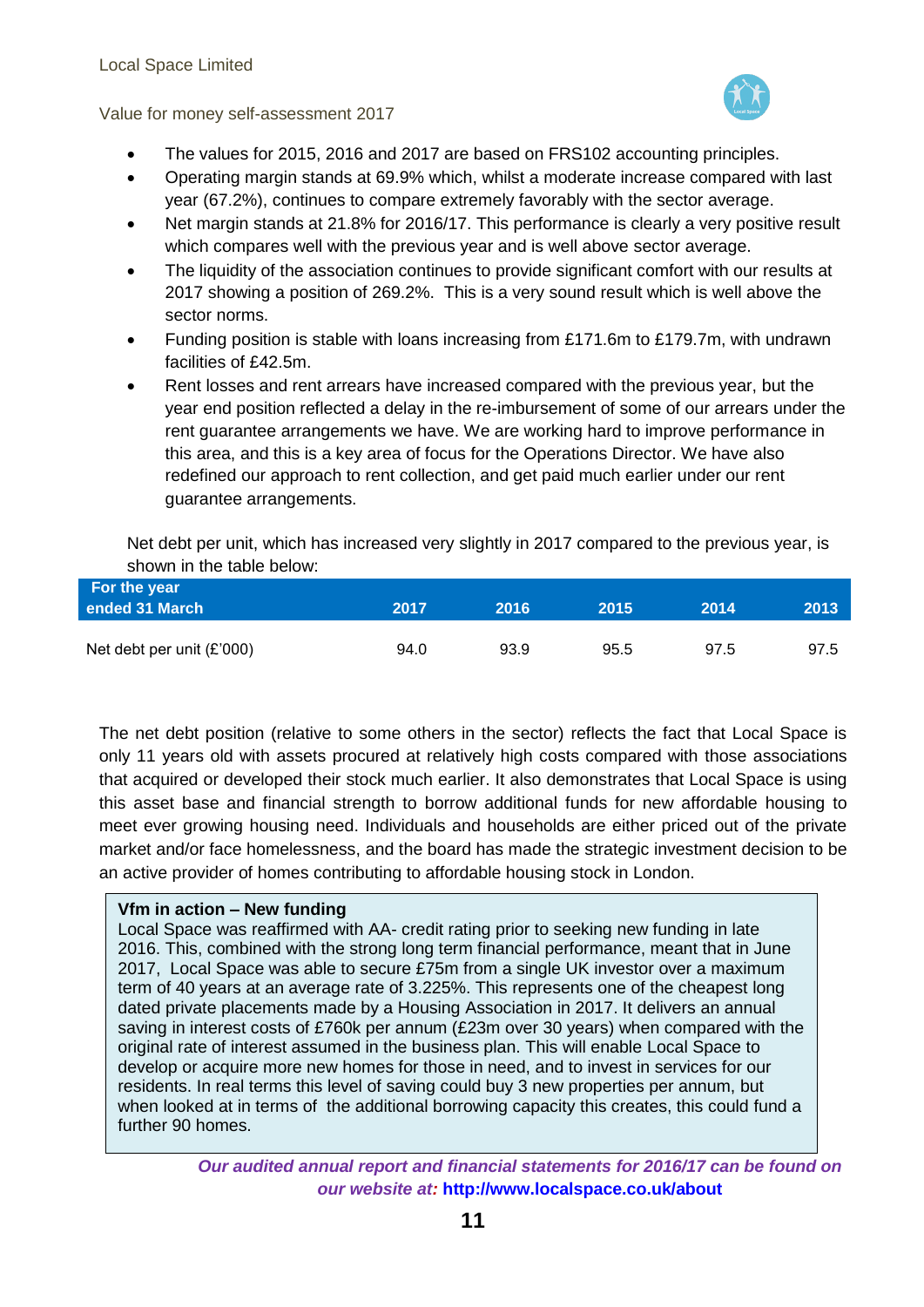

## Vfm – delivery against our strategy

The table below shows our performance against the specific Vfm targets set in the 2016/17 Vfm Strategy. Also shown are the actuals for 2015/16 to demonstrate that although we haven't achieved the targets in some areas, e.g. Directly Managed Housing Costs, performance has improved compared with the previous year. Arrears and bad debts performance is a current area of focus, as mentioned earlier in this report. Total overhead costs were very close to target which is good, but we know we need to do more.

|                                               | <b>Actual</b> | <b>Target</b> | <b>Actual</b> |
|-----------------------------------------------|---------------|---------------|---------------|
| <b>VFM Target Area</b>                        | 2016/17       | 2016/17       | 2015/16       |
| Directly Managed Housing Costs                | £983          | £862          | £989          |
| 1 Bad debts - Directly Managed                | £251          | £211          | £39           |
| 2 Current Tenant Arrears                      | 6.04%         | 4.50%         | 7.12%         |
| <b>Customer Satisfaction</b>                  | 88%           | 80%           | 77%           |
| Gross Rental Income - Directly Managed        | £12,783       | £12,857       | £12,231       |
| Service Charges Income - Key workers          | £134          | £159          | £143          |
| Voids - LBN                                   | £139          | £105          | £28           |
| 3 Voids - Directly Managed                    | £11           | £129          | £76           |
| 4 Total Asset Management (Excluding Growth)   | £541          | £815          | £642          |
| <b>Major Works Capitalised</b>                | £438          | £735          | £567          |
| <b>Components Disposal</b>                    | £311          | £237          | £441          |
| Dwellings with a valid gas safety certificate | 100%          | 100%          | 100%          |
| 5 Total Overhead Costs                        | £1,231        | £1,230        | £1,630        |

1 Bad debts – budgeted in 2016/17 on the same basis as the board approved business plan accommodating growth.

2 Current Tenant Arrears is overstated due to amounts due from Local Authorities. Adjusted figure would be circa 4.5%

3 Voids – budgeted in 2016/17 on the same basis as the board approved 30 year business plan accommodating growth.

4 Total asset management costs – budget for 2016/17 reflects the new organizational structure.

5 Total overhead costs – budget for 2016/17 includes the staffing and related costs of the enlarged Development Department.

## **6 Benchmarking performance**

6.1 We recognise that it is important for stakeholders to be able to measure our performance against others. The sector is working to develop a standard approach to value for money benchmarking, with the development of a new "sector scorecard" which adopts a common set of efficiency measures. We have taken part in the pilot exercise with Housemark, and look forward to seeing the results of this work. Our own data is being validated along with data from other organisations, and the results are expected in the Autumn. The "sector scorecard" will allow analysis and comparison of Business Health, Development Capacity and Supply, Outcomes delivered, Effective Asset Management and Operating Efficiencies. Last year the HCA also published its unit cost analysis, which allowed a new way of comparing performance across the sector. Changes are also expected in the Value for Money standard.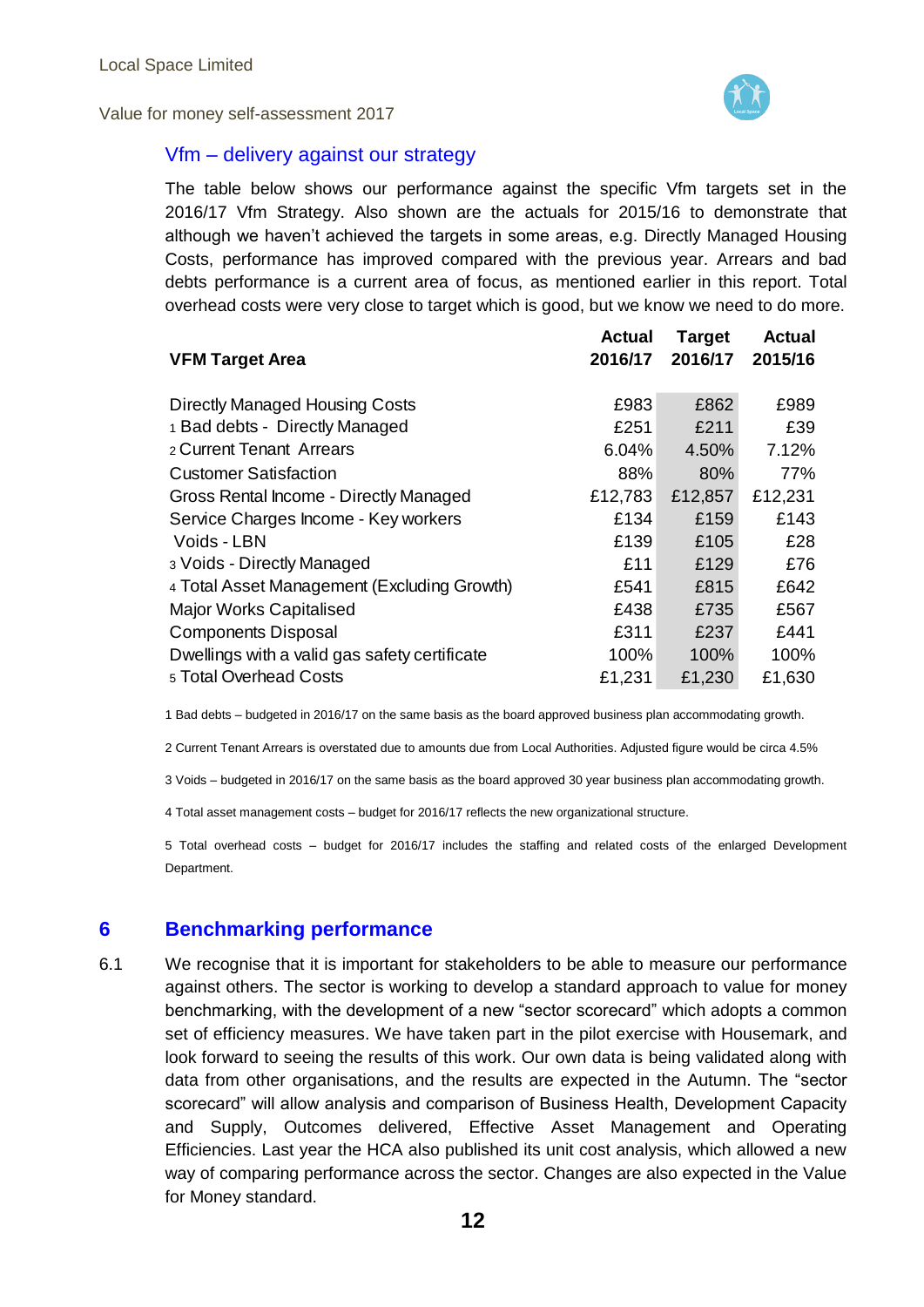

Although it is difficult to find organisations that are similar to ours we have undertaken useful benchmarking work using Housemark, which sets our performance in a useful context and helps us to learn and to improve. The data for 2016/17 is not yet available, but key outputs from the 2015/16 data from Housemark is shown below. The table below explains how to interpret the symbols used in the subsequent tables. Where CPP is stated, this means Cost Per Property, or Cost Per Unit.

| <b>Quartile key</b>  |                   |                        |               |                        |                   |     |                   |
|----------------------|-------------------|------------------------|---------------|------------------------|-------------------|-----|-------------------|
|                      | Upper<br>Quartile | <b>Middle</b><br>Upper | <b>Median</b> | <b>Middle</b><br>Lower | Lower<br>Quartile | N/A | No Data           |
| <b>Valid dataset</b> |                   |                        |               |                        |                   |     | (M <sub>1</sub> ) |
| <b>Small dataset</b> |                   |                        |               | Ŧ                      |                   | U   | (M)               |

#### Rent Arrears & Collection Summary

| <b>KPI</b>                                                                  | <b>Sample</b><br><b>Size</b> | <b>Upper</b> | <b>Median</b> | <b>Lower</b> | <b>Local Space Housing Association</b><br>(2015/2016) Scenario Final |                |          |
|-----------------------------------------------------------------------------|------------------------------|--------------|---------------|--------------|----------------------------------------------------------------------|----------------|----------|
|                                                                             |                              |              |               |              | <b>Result</b>                                                        | <b>Rank</b>    | Quartile |
| Direct CPP of Rent Arrears & Collection                                     | 11                           | 75.59        | 95.73         | 135.16       | 48.84                                                                |                |          |
| Total CPP of Rent Arrears & Collection                                      | 11                           | 171.34       | 189.71        | 197.60       | 190.68                                                               | $\overline{7}$ |          |
| Percentage of rent collected (excluding current<br>arrears brought forward) | 11                           | 100.35       | 100.08        | 99.86        | 100.10                                                               | 5              |          |
| Current tenant rent arrears as % of rent due<br>(excluding voids)           | 11                           | 3.13         | 3.60          | 4.44         | 1.14                                                                 |                |          |
| Former tenant rent arrears as % of rent due<br>(excluding voids)            | 11                           | 0.65         | 0.83          | 1.30         | 0.63                                                                 | 3              |          |
| Gross arrears written off as % of rent due                                  | 11                           | 0.19         | 0.34          | 0.54         | 0.05                                                                 | $\overline{2}$ |          |
| Percentage of rent debit not collected due to rent<br>arrears               | 11                           | $-0.35$      | $-0.08$       | 0.14         | $-0.10$                                                              | 5              |          |

This shows that arrears performance was generally very good with a couple of areas for improvement. As mentioned earlier, improving arrears performance and the recovery of funds under Local Space's rent guarantee arrangements is a key area of focus for the Operations Director.

| <b>Lettings Summary</b>                                                  |                              |              |               |        |                                                                      |                |          |
|--------------------------------------------------------------------------|------------------------------|--------------|---------------|--------|----------------------------------------------------------------------|----------------|----------|
| <b>KPI</b>                                                               | <b>Sample</b><br><b>Size</b> | <b>Upper</b> | <b>Median</b> | Lower  | <b>Local Space Housing Association</b><br>(2015/2016) Scenario Final |                |          |
|                                                                          |                              |              |               |        | <b>Result</b>                                                        | Rank           | Quartile |
| Direct CPP of Lettings                                                   | 11                           | 29.83        | 48.53         | 61.00  | 19.65                                                                |                |          |
| <b>Total CPP of Lettings</b>                                             | 11                           | 65.94        | 97.00         | 104.16 | 90.32                                                                | 5              |          |
| Average re-let time in days (standard re-lets)                           | 10                           | 18.25        | 25.18         | 26.75  | 13.00                                                                | $\overline{2}$ |          |
| Rent loss due to empty properties (voids) as a<br>percentage of rent due | 9                            | 0.51         | 0.82          | 0.98   | <b>NoData</b>                                                        | N/A            |          |

Lettings performance was again very good, but we are looking to reduce the total cost per property on lettings. The increase in the number of properties owned by Local Space, as a result of the growth programme, is expected to deliver a reduction in the cost per property.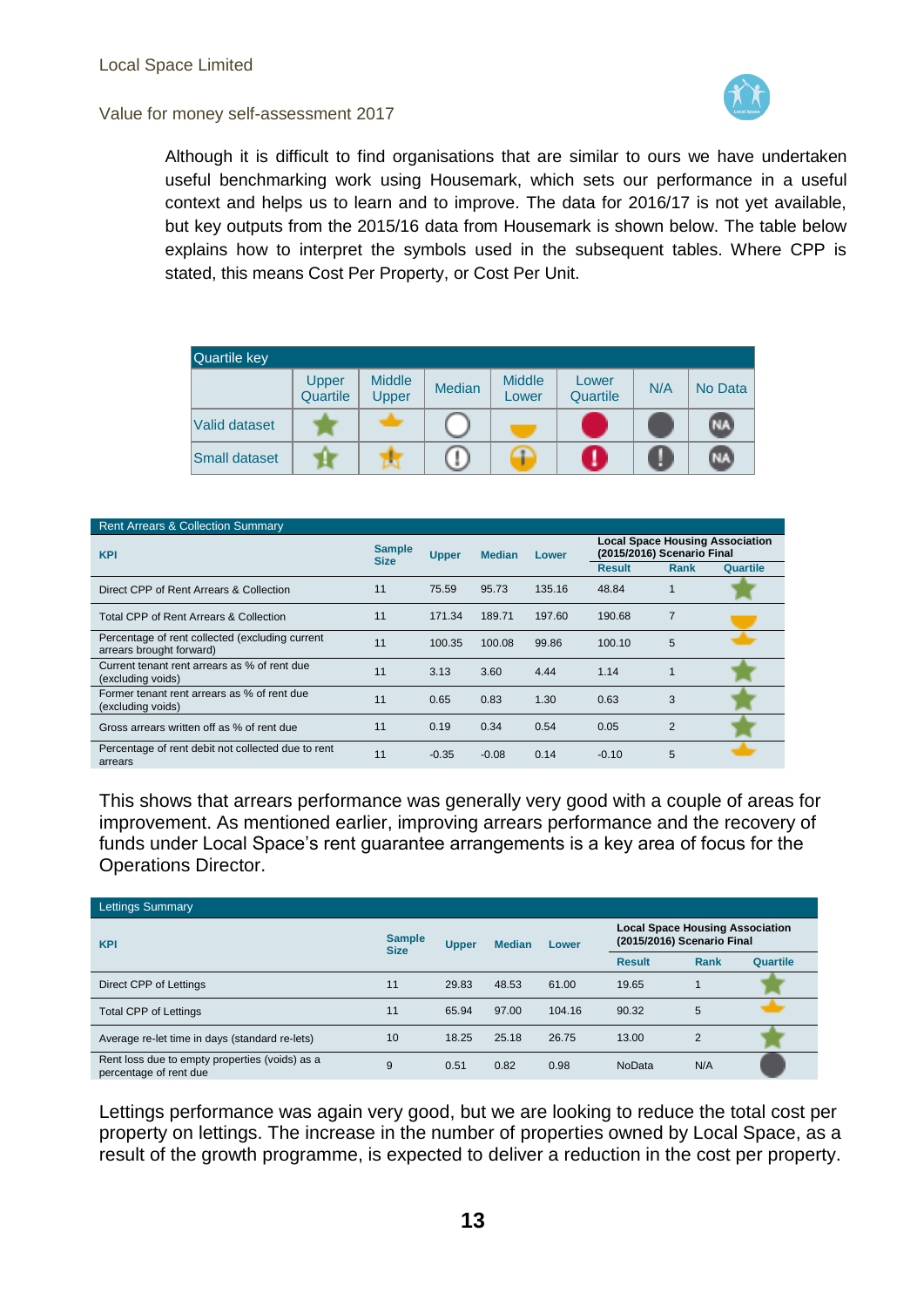



| Housing Management - Cost Summary       |                              |              |               |        |                                                                      |                |          |
|-----------------------------------------|------------------------------|--------------|---------------|--------|----------------------------------------------------------------------|----------------|----------|
| <b>KPI</b>                              | <b>Sample</b><br><b>Size</b> | <b>Upper</b> | <b>Median</b> | Lower  | <b>Local Space Housing Association</b><br>(2015/2016) Scenario Final |                |          |
|                                         |                              |              |               |        | <b>Result</b>                                                        | Rank           | Quartile |
| <b>Total CPP of Housing Management</b>  | 11                           | 586.06       | 621.80        | 655.72 | 676.82                                                               | 10             |          |
| Direct CPP of Housing Management        | 11                           | 288.45       | 350.68        | 407.80 | 179.11                                                               |                |          |
| Direct CPP of Rent Arrears & Collection | 11                           | 75.59        | 95.73         | 135.16 | 48.84                                                                |                |          |
| Direct CPP of Resident Involvement      | 11                           | 25.11        | 52.98         | 60.55  | 25.15                                                                | $\overline{4}$ |          |
| Direct CPP of Anti-Social Behaviour     | 11                           | 33.27        | 41.54         | 49.53  | 12.18                                                                |                |          |
| Direct CPP of Lettings                  | 11                           | 29.83        | 48.53         | 61.00  | 19.65                                                                |                |          |
| Direct CPP of Tenancy Management        | 11                           | 85.14        | 98.93         | 112.43 | 73.31                                                                |                |          |

Performance on this set of measures is very good, but the total cost per property of Housing Management is very high compared with our peer group. Currently, due to our young age and arrangements with managing agents we have too few properties for economies of scale. Again the increase in the number of properties through the delivery of the growth programme is expected to reduce the cost per property over time.

| Major Works & Cyclical Maintenance - Cost Summary               |                                                               |       |                                                                      |       |               |                |          |  |
|-----------------------------------------------------------------|---------------------------------------------------------------|-------|----------------------------------------------------------------------|-------|---------------|----------------|----------|--|
| <b>KPI</b>                                                      | <b>Sample</b><br><b>Upper</b><br><b>Median</b><br><b>Size</b> | Lower | <b>Local Space Housing Association</b><br>(2015/2016) Scenario Final |       |               |                |          |  |
|                                                                 |                                                               |       |                                                                      |       | <b>Result</b> | Rank           | Quartile |  |
| Total CPP of Major Works & Cyclical<br>Maintenance              | 11                                                            | 1.227 | 1.447                                                                | 2.109 | 1.092         | $\overline{2}$ |          |  |
| Total CPP of Major Works (Service Provision)                    | 11                                                            | 684   | 897                                                                  | 1,262 | 606           | 3              |          |  |
| Total CPP of Major Works (Management)                           | 11                                                            | 93    | 116                                                                  | 143   | 189           | 10             |          |  |
| <b>Total CPP of Cyclical Maintenance (Service</b><br>Provision) | 11                                                            | 221   | 421                                                                  | 598   | 249           | 4              |          |  |
| <b>Total CPP of Cyclical Maintenance</b><br>(Management)        | 11                                                            | 45    | 68                                                                   | 148   | 47            | 4              |          |  |

Performance on the cost per property measures for major works and cyclical maintenance are generally good. The total cost per property for the management of major works is high compared with our peer group. Local Space's business model means that we allow for major investment when we acquire new properties, for example installing a new bathroom or kitchen as well as ensuring our properties meet our health and safety standards for our residents. This leads to a higher cost per property than other housing associations, which tend to spread their investment in major works out over a much longer period.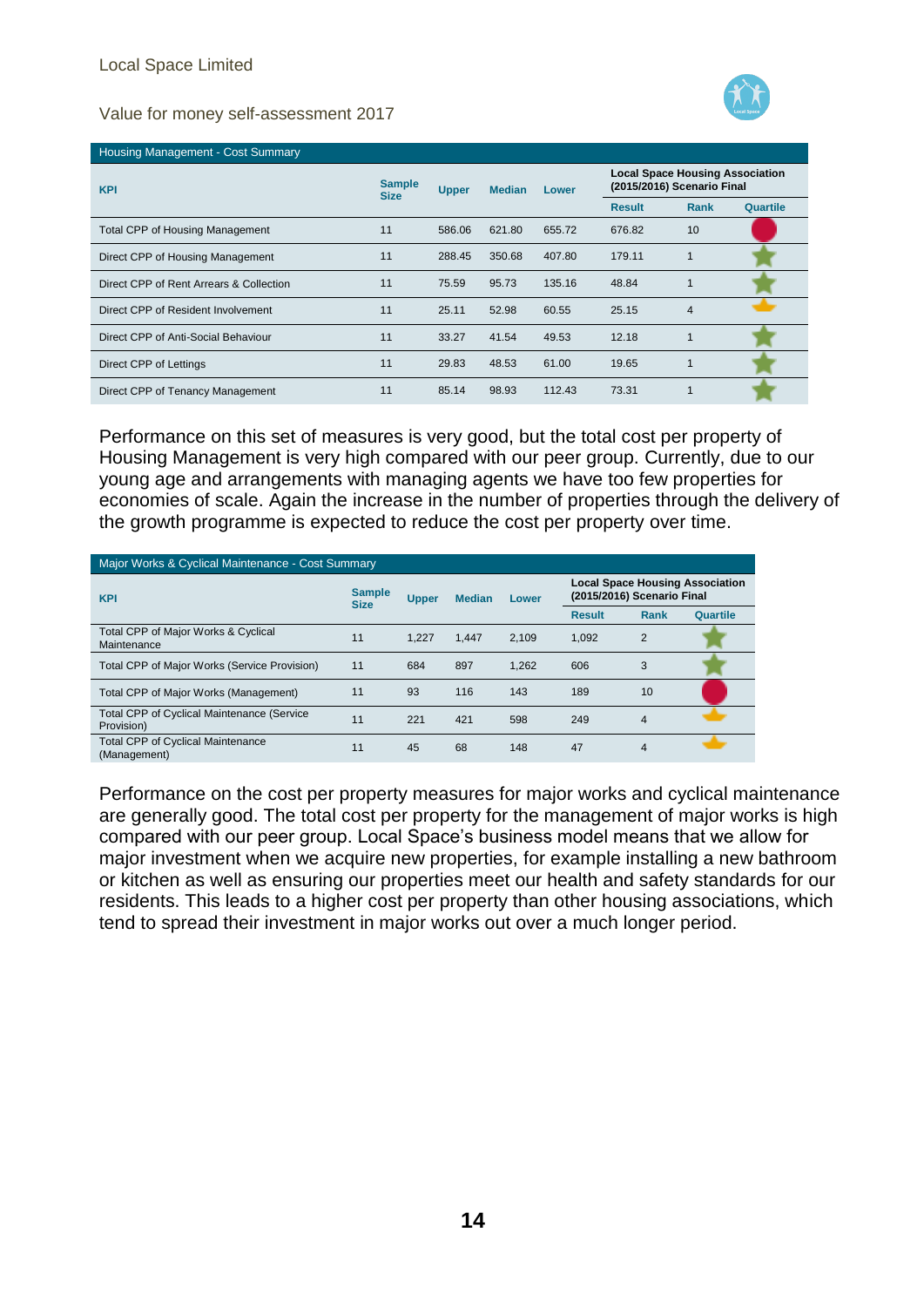

| Major Works & Cyclical Maintenance Summary                     |                              |              |               |          |                                                                                       |             |          |  |
|----------------------------------------------------------------|------------------------------|--------------|---------------|----------|---------------------------------------------------------------------------------------|-------------|----------|--|
| <b>KPI</b>                                                     | <b>Sample</b><br><b>Size</b> | <b>Upper</b> | <b>Median</b> | Lower    | <b>Local Space Housing</b><br><b>Association (2015/2016)</b><br><b>Scenario Final</b> |             |          |  |
|                                                                |                              |              |               |          | <b>Result</b>                                                                         | <b>Rank</b> | Quartile |  |
| Direct CPP of Major Works & Cyclical<br>Maintenance            | 11                           | 1.167.79     | 1.339.25      | 2.004.52 | 911.23                                                                                | 2           |          |  |
| Total CPP of Major Works & Cyclical<br>Maintenance             | 11                           | 1.227.36     | 1.446.53      | 2.109.44 | 1.091.56                                                                              | 2           |          |  |
| Percentage of dwellings that are non-<br>decent                | 11                           | 0.00         | 0.00          | 0.35     | 0.00                                                                                  |             |          |  |
| Average SAP rating of self-contained<br>dwellings              | 11                           | 73.5         | 72.5          | 70.3     | 66.0                                                                                  | 11          |          |  |
| Percentage of dwellings with a valid gas<br>safety certificate | 11                           | 100.00       | 100.00        | 99.97    | 100.00                                                                                | 1           |          |  |

Performance against these metrics, which include the total cost per property of major works and cyclical maintenance is very good.

The only measure where Local Space scores badly against our peer group is for the Average SAP rating of self contained dwellings. This is a measure of how well insulated and efficient our homes are. Unlike other housing associations, who have a mixture of older and new build homes, our homes are largely individual properties which we have purchased on the open market. SAP ratings for these properties are assessed at the time of purchase, and tend to be lower for these properties as they are older, and don't have as good thermal efficiency measures pre-installed. We carry out works which would improve the SAP ratings when we refurbish the properties before letting them out for the first time, but we don't then reassess the rating after the work has been completed We will carry out a sample survey of our properties to assess what impact our works have on any improvement in SAP ratings.

| Responsive Repairs & Void Works - Cost Summary         |                              |              |               |       |                                                                                       |                |          |  |
|--------------------------------------------------------|------------------------------|--------------|---------------|-------|---------------------------------------------------------------------------------------|----------------|----------|--|
| <b>KPI</b>                                             | <b>Sample</b><br><b>Size</b> | <b>Upper</b> | <b>Median</b> | Lower | <b>Local Space Housing</b><br><b>Association (2015/2016)</b><br><b>Scenario Final</b> |                |          |  |
|                                                        |                              |              |               |       | <b>Result</b>                                                                         | Rank           | Quartile |  |
| Total CPP of Responsive Repairs & Void<br><b>Works</b> | 11                           | 881          | 946           | 1.037 | 423                                                                                   | 1              |          |  |
| Total CPP of Responsive Repairs (Service<br>Provision) | 11                           | 453          | 558           | 610   | 281                                                                                   | 1              |          |  |
| <b>Total CPP of Responsive Repairs</b><br>(Management) | 11                           | 133          | 188           | 253   | 79                                                                                    | $\overline{2}$ |          |  |
| Total CPP of Void Works (Service Provision)            | 11                           | 85           | 156           | 160   | 16                                                                                    | 1              |          |  |
| Total CPP of Void Works (Management)                   | 11                           | 39           | 44            | 53    | 47                                                                                    | 7              |          |  |

The performance against these measures for responsive repairs and void works is very good. Responsive repairs are those required for example if there is a leak in a property, or a window or boiler needs fixing.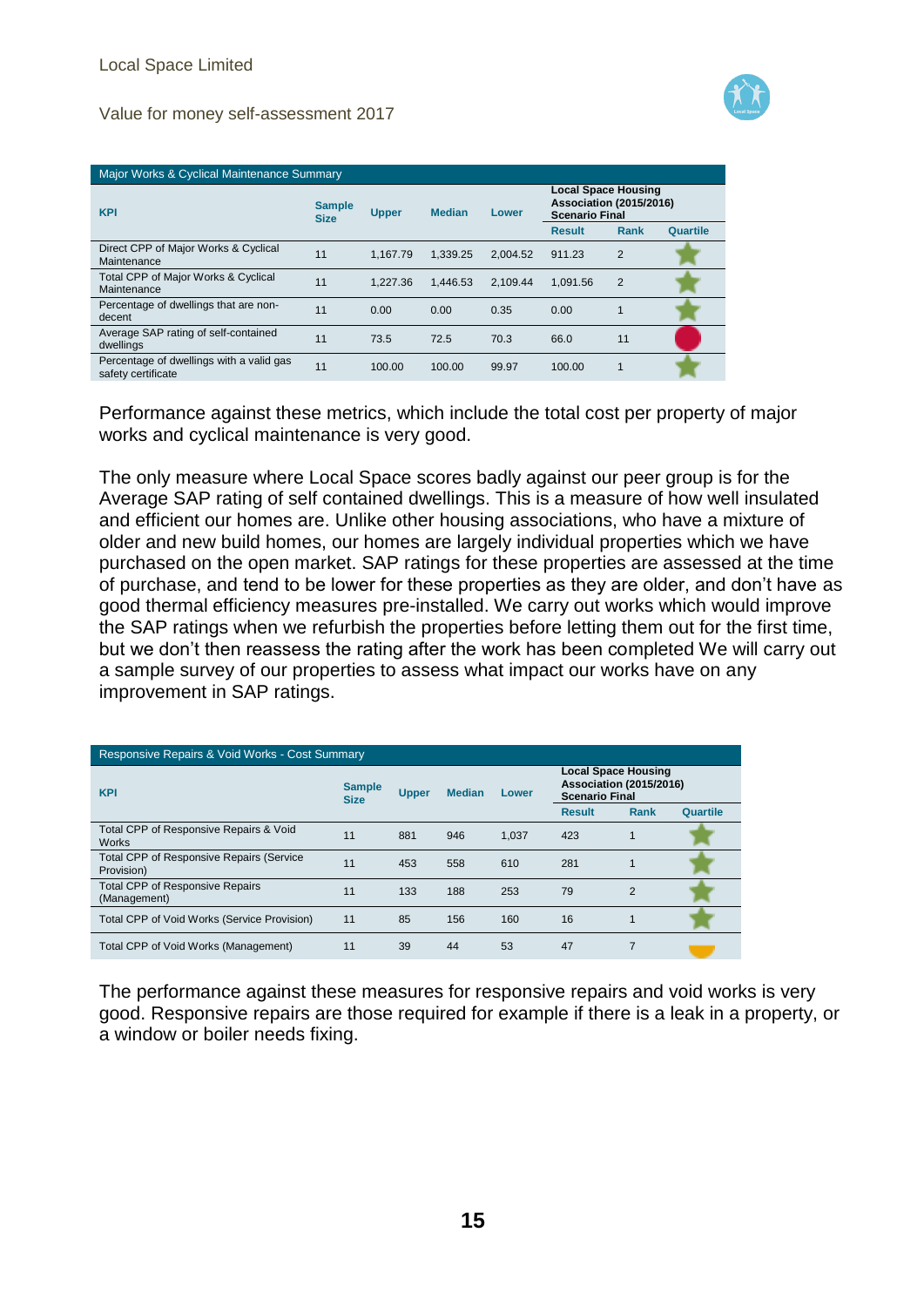

| <b>Responsive Repairs &amp; Void Works Summary</b>           |                              |              |               |          |                                                                                       |                |          |  |
|--------------------------------------------------------------|------------------------------|--------------|---------------|----------|---------------------------------------------------------------------------------------|----------------|----------|--|
| <b>KPI</b>                                                   | <b>Sample</b><br><b>Size</b> | <b>Upper</b> | <b>Median</b> | Lower    | <b>Local Space Housing</b><br><b>Association (2015/2016)</b><br><b>Scenario Final</b> |                |          |  |
|                                                              |                              |              |               |          | <b>Result</b>                                                                         | Rank           | Quartile |  |
| Direct CPP of Responsive Repairs &<br>Void Works             | 11                           | 782.78       | 834.20        | 921.89   | 242.94                                                                                | $\mathbf{1}$   |          |  |
| Total CPP of Responsive Repairs &<br>Void Works              | 11                           | 881.29       | 945.82        | 1,037.38 | 423.27                                                                                |                |          |  |
| Average number of calendar days<br>taken to complete repairs | 11                           | 6.81         | 9.00          | 12.46    | 5.00                                                                                  | $\mathbf{1}$   |          |  |
| Average number of responsive repairs<br>per property         | 11                           | 3.2          | 3.7           | 4.3      | 1.3                                                                                   | 1              |          |  |
| Average cost of a responsive repair                          | 11                           | 137.49       | 144.00        | 170.44   | 209.35                                                                                | 11             |          |  |
| Percentage of repairs completed at<br>the first visit        | 9                            | 93.87        | 89.84         | 87.70    | 95.63                                                                                 | 1              |          |  |
| Average cost of a void repair                                | 11                           | 1,810.90     | 2,887.80      | 3,408.35 | 2,217.06                                                                              | 5              |          |  |
| Average re-let time in days (standard<br>re-lets)            | 10                           | 18.25        | 25.18         | 26.75    | 13.00                                                                                 | $\overline{2}$ |          |  |

Performance against these further measures for responsive repairs and voids works is generally very good. The average cost of a responsive repair is very high compared with our peer group, and we are working to reduce these costs, reviewing our supplier arrangements etc.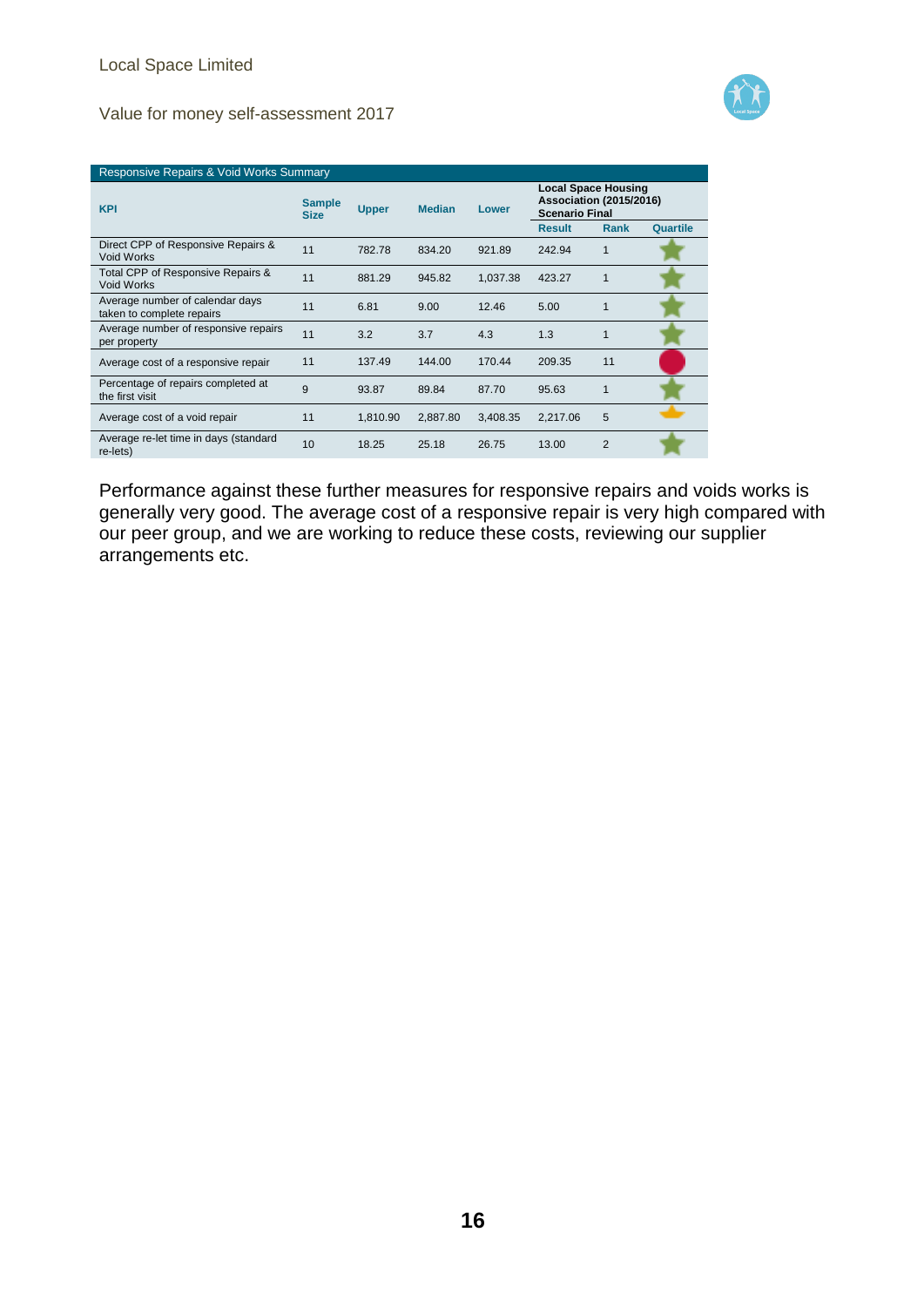

## The following charts show how our operating costs are made up.

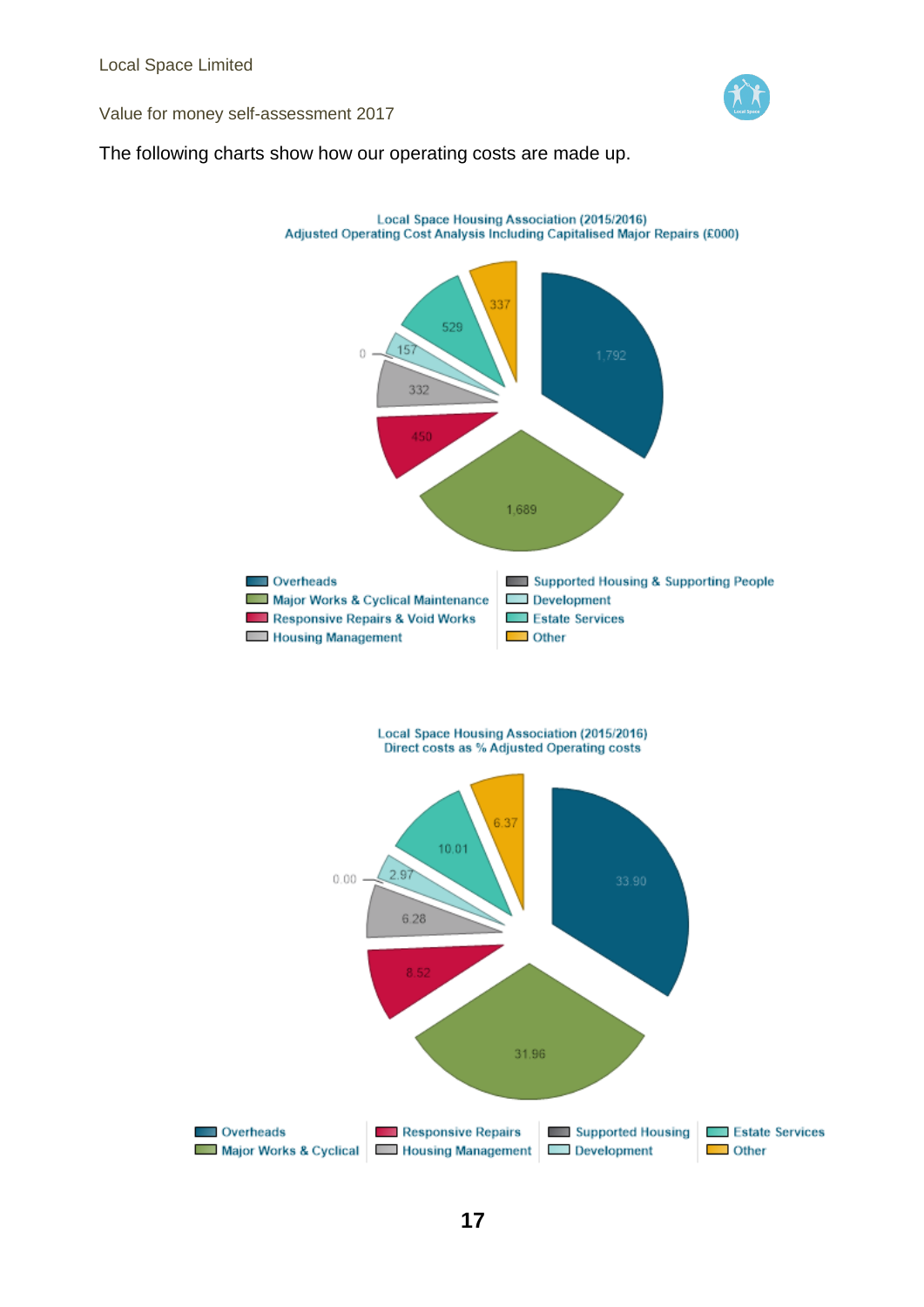

# **7 Return on assets and the social return**

### Return on assets

Capital Growth

London Borough of Newham 15.3% Directly Managed 20.1% **Total 16.5%**

The HCA's Regulatory Framework sets out a requirement to demonstrate or provide evidence of continuous improvement in the use of our assets. This is in order that we are able to provide and publish sufficient information to enable stakeholders to assess our achievements. In this section we have set out to show:

- That we understand the value of assets including details of the financial and social return, at a detailed enough level to enable an analysis of differing values of different stock according to location or type (e.g. Net Present Values or NPVs);
- That we understand the value of our returns and that we are committed to using these to underpin all our strategic asset decisions.

The table below shows analysis of our Return on Assets, and shows that our return on assets performance has improved since 2015/16:

|                          |                   |                  | 2016/17         |              |                |                |           |
|--------------------------|-------------------|------------------|-----------------|--------------|----------------|----------------|-----------|
|                          |                   |                  |                 |              |                | <b>Surplus</b> | Operating |
|                          |                   |                  |                 |              |                | as a % of      | Surplus/  |
|                          | Number of         | <b>Market</b>    | Gross           | <b>Gross</b> | Operating      | <b>Gross</b>   | Property  |
| Portfolio                | <b>Properties</b> | <b>Value STT</b> | Rent            | Yield %      | <b>Surplus</b> | Rent           | £'000     |
|                          |                   | £'000            | £'000           |              |                |                |           |
|                          |                   |                  |                 |              |                |                |           |
| London Borough of Newham | 1490              | 314,108          | 21,024          | 6.7%         | 12,733         | 60.6%          | 8.55      |
| <b>Directly Managed</b>  | 422               | 111,070          | 4,751           | 4.3%         | 2,674          | 56.3%          | 6.34      |
| <b>Total</b>             | 1912              | 425,178          | 25,775          | 6.1%         | 15,407         | 59.8%          | 8.06      |
|                          |                   |                  | 2015/16         |              |                |                |           |
|                          |                   |                  |                 |              |                | <b>Surplus</b> | Operating |
|                          |                   |                  |                 |              |                | as a % of      | Surplus/  |
|                          | Number of         | <b>Market</b>    | Gross           | Gross        | Operating      | <b>Gross</b>   | Property  |
| Portfolio                | <b>Properties</b> | <b>Value STT</b> | Rent            | Yield %      | <b>Surplus</b> | Rent           | £'000     |
|                          |                   | £'000            | £'000           |              |                |                |           |
|                          |                   |                  |                 |              |                |                |           |
| London Borough of Newham | 1450              | 272,437          | 20.776          | 7.6%         | 12040          | 58.0%          | 8.30      |
| <b>Directly Managed</b>  | 371               | 92,457           | 4,534           | 4.9%         | 2495           | 55.0%          | 6.73      |
| <b>Total</b>             | 1821              | 364,894          | 25,310          | 6.9%         | 14,535         | 57.4%          | 7.98      |
|                          |                   |                  | <b>Movement</b> |              |                |                |           |
|                          |                   |                  |                 |              |                | <b>Surplus</b> | Operating |
|                          |                   |                  |                 |              |                | as a % of      | Surplus/  |
|                          | Number of         | <b>Market</b>    | Gross           | <b>Gross</b> | Operating      | <b>Gross</b>   | Property  |
| Portfolio                | <b>Properties</b> | <b>Value STT</b> | Rent            | Yield %      | <b>Surplus</b> | Rent           | £'000     |
|                          |                   | £'000            | £'000           |              |                |                |           |
|                          |                   |                  |                 |              |                |                |           |
| London Borough of Newham | 40                | 41,671           | 248             | $-0.9%$      | 693            | 2.6%           | 0.25      |
| <b>Directly Managed</b>  | 51                | 18,613           | 217             | $-0.6%$      | 179            | 1.3%           | $-0.39$   |
| <b>Total</b>             | 91                | 60,284           | 465             | 0.8%         | 872            | 4.2%           | 0.08      |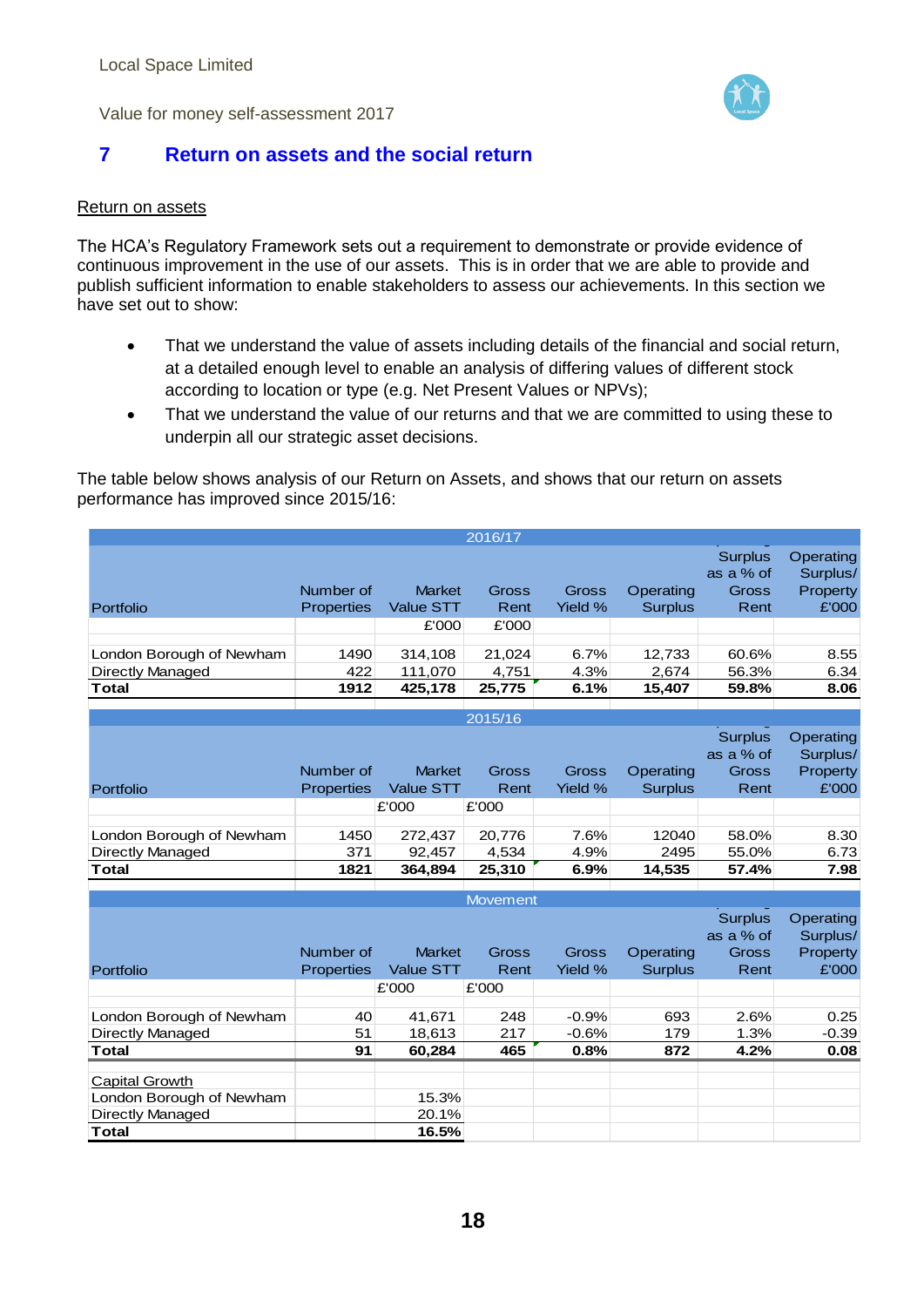## Notes:

- a. The market values are based on Savills valuations at 31 March each year and based on subject to tenancy basis (MV-STT).
- b. The London Borough of Newham portfolio is leased until March 2031.
- c. The operating surpluses shown are net of Newham Surplus Sums (NSS) paid to LBN.

## **Return on Assets**

- 7.2 Utilising the asset management strategy, detailed stock condition surveys developed using Keystone and annual property valuations, we have analysed the actual returns that we are obtaining on each of our property. A new asset management strategy has been developed during 2017 with help from Savills, and we are completing further stock condition surveys to enable us to hold accurate, up to date stock condition data on all of our properties by 31 March 2018 (further details on this are below).
- 7.3 This information helps us to:
	- **Monitor operating margins;**
	- **Future investment and maintenance decisions;**
	- I Identify non-performing assets within each asset class and location; and
	- **Support decisions to retain, convert or dispose of stock.**
- 7.4 Based on the analytical work that has been carried out the association has been able to evaluate poor performing assets.
- 7.5 Going forward, stock rationalisation will be carried-out with input from our major stakeholders such as the LBN and our maintenance contractors.

**Vfm in action – Hackney reprovision pilot** The Board have approved a pilot project to be run with LB Hackney to sell 20 existing high rent properties in Hackney and to re-provide replacement properties outside of London, which will be let at a reduced rent. The replacement properties will be more affordable for our residents, and if successful the project will be extended further.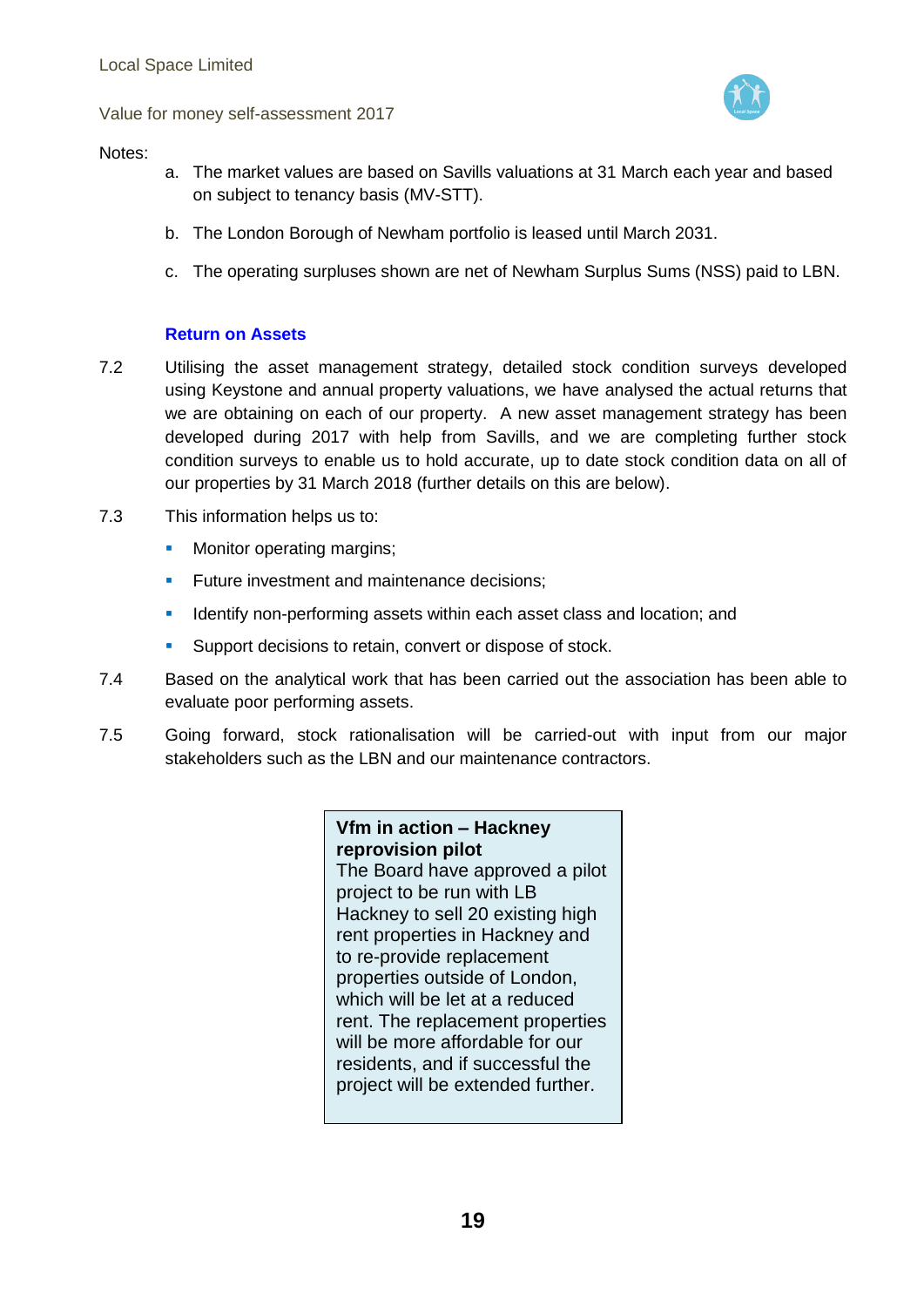

## **Asset Management Strategy**

- 7.6 We have been keen to demonstrate that we understand Returns on Assets and that we have strategies for optimising future returns. We evaluate the performance of our assets and we make better informed decisions on how we treat our existing assets and new assets under the guiding principles of our asset management strategy and growth strategies.
- 7.7 A new asset management strategy has been developed and approved during 2017.
- 7.8 This chart graphically illustrates how systems and processes worked together to inform the new asset management strategy:



# **The Social Return**

- 7.9 We understand that Vfm is not just about achieving increasing efficiency and Local Space remains committed to its social purpose of providing good quality temporary accommodation for homeless people in the East London region. This means that we invest in our residents and their communities and we work towards delivering business objectives which are much wider than just the improvement of surpluses.
- 7.10 We estimate that we already provide good quality safe homes to house approximately 4,300 people, and our growth programme will bring this figure to over 5,000. This demonstrates the social value that Local Space delivers, by avoiding these people being homeless, or in much more expensive temporary accommodation.
- 7.11 Continuing our 'Affordable Warmth' programme, Local Space has carried out 46 windows/ door renewals to properties which were identified as the least energy efficiency. The Energy Trust estimates that households (dependent on type i.e. flat or house) can save between £35 - £60 per household per year with efficient windows and doors.

In 2016/17 we carried out 61 Health Energy Checks (HEC) on our properties with tenants. The checks included:

Energy saving advice.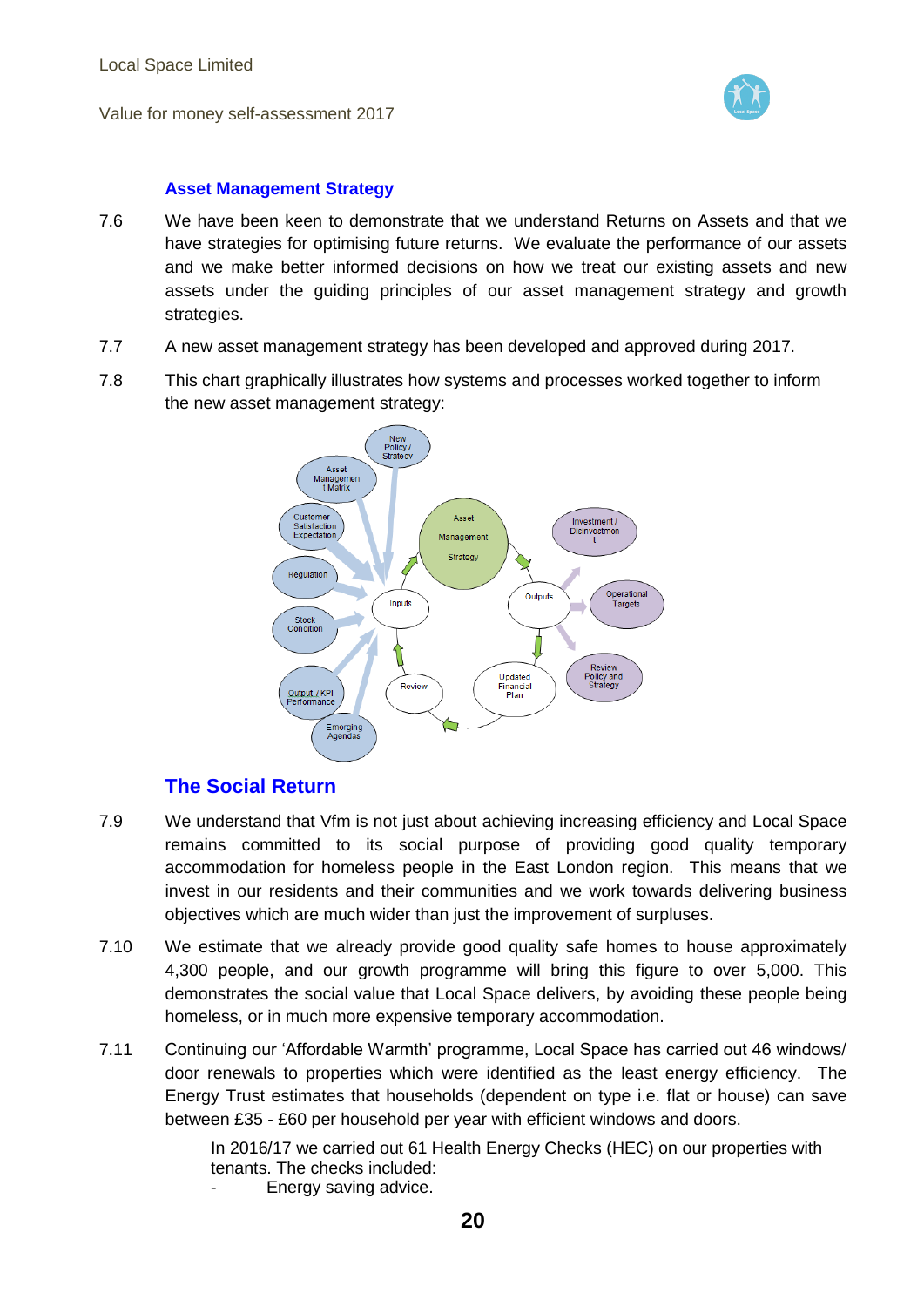

- Tariff advice and support with switching.
	- Fuel debt advice and advocacy with energy suppliers.
- Installation of a range of small energy saving measures.

Local Space also participates in the London Community Credit Union (LCCU) membership scheme which was set up to provide benefit to staff, as well as supporting the local community. LCCU is a not-for-profit financial cooperative run for, and by, its members and regulated by the Financial Conduct Authority (FCA) and the Prudential Regulation Authority (PRA). It is at the forefront of the fight against financial exclusion, and helps to keep money invested within the community. It is a community focussed approach that provides vital services and support for individuals and neighbourhoods.

## **Vfm in action – New Boilers**

As part of an on-going boiler renewal programme, Local Space has fitted 57 new A- Rated energy efficiency boilers with up to date heating controls. A - Rated boilers provide efficient heating and subsequently reduce fuel bills and carbon dioxide emissions. The energy Trust estimate that households (dependant on type i.e. flat or house and previous boiler rating) can save between £55 - £200 per household per year.

# **8 Our overall self assessment**

- 8.1 The HCA's Regulatory Framework includes a specific standard for Vfm. The HCA expects us to have **'a strategy for optimising Vfm and systems to ensure that this strategy is achieved'**. The HCA also requires us to prepare an annual self-assessment report to our residents and stakeholders, setting out how we currently comply with the Vfm standard and our plans and priorities for the future.
- 8.2 Transparency is a key element of the HCA's approach to assessing value for money. The value for money standard requires providers to articulate and deliver a comprehensive and strategic approach to achieving value for money in meeting their organisation's objectives. As part of that process, providers are required to publish annually a robust self-assessment which sets out in a way that is transparent and accessible to stakeholders how they are achieving value for money in delivering their purpose and objectives. The value for money standard sets a specific expectation that the assessment shall:
	- *Set out the absolute and comparative costs of delivering specific services*